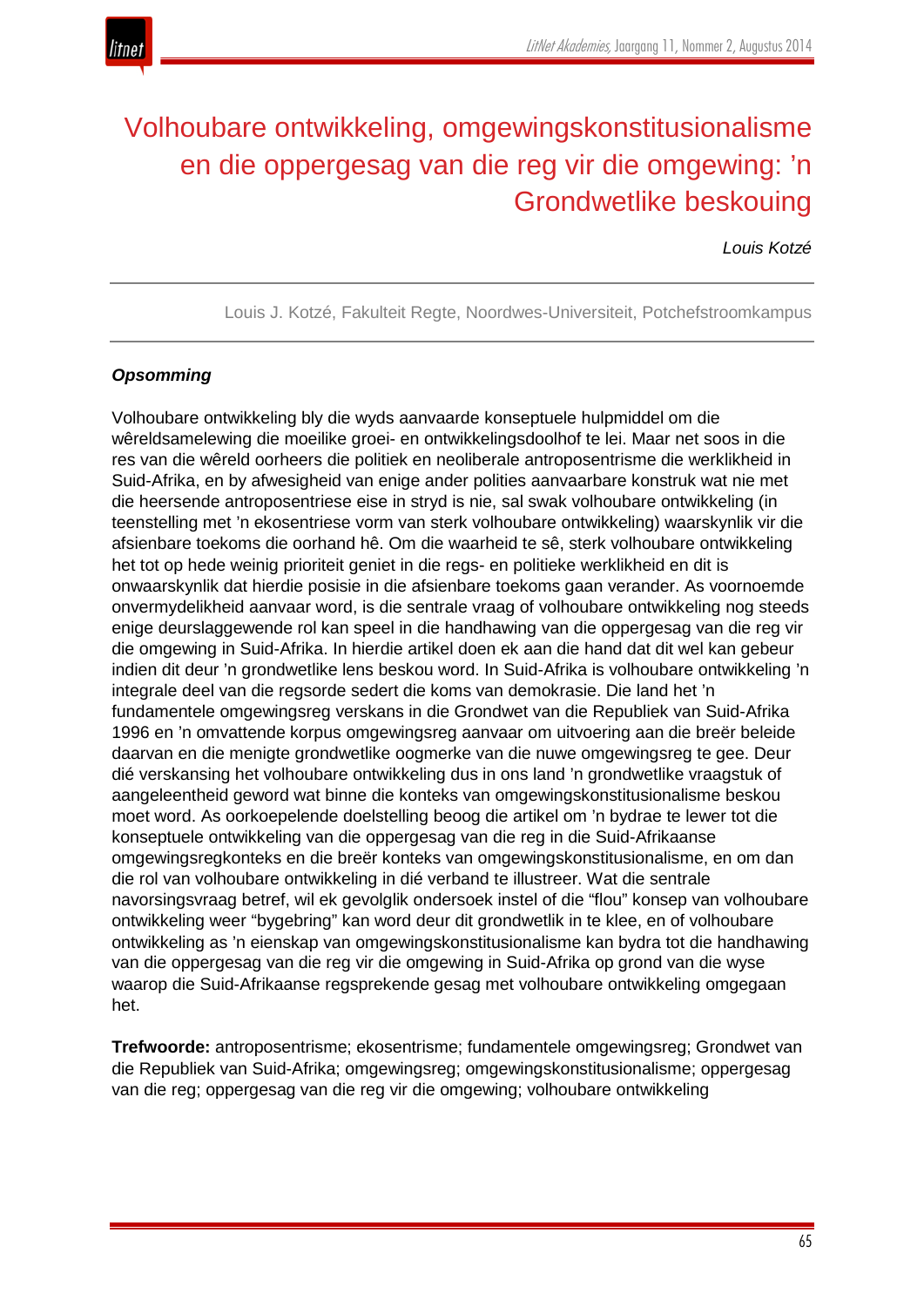

# *Abstract*

# **Sustainable development, environmental constitutionalism and the rule of law for nature: A constitutional perspective**

Sustainable development has been at the centre of the global environmental law, policy and governance architecture for the greater part of the 20th century, and in many ways it has been, and continues to function as, the guiding principle for many socio-legal and political interventions and reforms that seek to govern the human-environment interface. A generous interpretation of the concept suggests that sustainable development does not aim for a singular "steady state", but rather the best possible dynamic for dwelling in the world taking into account the needs of the economy, society and environment. While some have (correctly), labelled sustainable development an ideological palliative, and while others have called for stronger forms of sustainable development as opposed to weak manifestations that only entrench the impoverished sustained human development rhetoric, it remains the most widely accepted conceptual aid to guide global society through the often politically messy, growth-versus-limits labyrinth. To be sure, it is an abstract political value that has become the worldwide dominating leitmotif for shaping international environmental and development relations. While sustainable development is neither an innovative approach to environmental protection, nor a particularly successful intervention to promote environmental protection, politics and neo-liberal anthropocentrism dominate reality and in the absence of any other politically acceptable construct that does not offend prevailing anthropocentric demands, weak sustainable development will probably prevail for the near future. Accepting the foregoing inevitability, this article poses a central question: Does sustainable development still have any decisive role to play in upholding the rule of law for nature? My answer is that it does when considered through a constitutional lens.

There are some examples of domestic legal regimes that have constitutionally entrenched sustainable development. In South Africa, for example, sustainable development has been an integral part of the legal order since the advent of democracy and transition to a constitutional state in 1994. Following decades of oppression and racial discrimination under apartheid, the broader political and socio-economic changes in the country were accompanied by sweeping reforms of, among others, the environmental governance regime. The country enshrined an environmental right in the Constitution of the Republic of South Africa, 1996 (Constitution) and adopted a comprehensive body of environmental legislation to give effect to its broader policies and the myriad constitutional objectives of the new environmental law. By means of this entrenchment, sustainable development has thus become a constitutional issue or concern in the country.

Is it possible to determine whether sustainable development in constitutional guise has what it takes to uphold the rule of law for nature in South Africa? The courts are uniquely situated to engage with sustainability conflicts that arise in the constitutional setting by exercising their day-to-day adjudicative functions that are aimed at resolving conflicts in law and society. For present purposes, such an appraisal will therefore require an investigation of how the courts, as guardians of the Constitution and the rule of law, have engaged with sustainable development in the context of the Constitution.

Returning to the central research question, this article seeks to investigate whether the "tired" concept of sustainable development could be "resuscitated" by clothing it in constitutional terms and whether sustainable development as a feature of environmental constitutionalism could contribute to upholding the rule of law for nature in South Africa as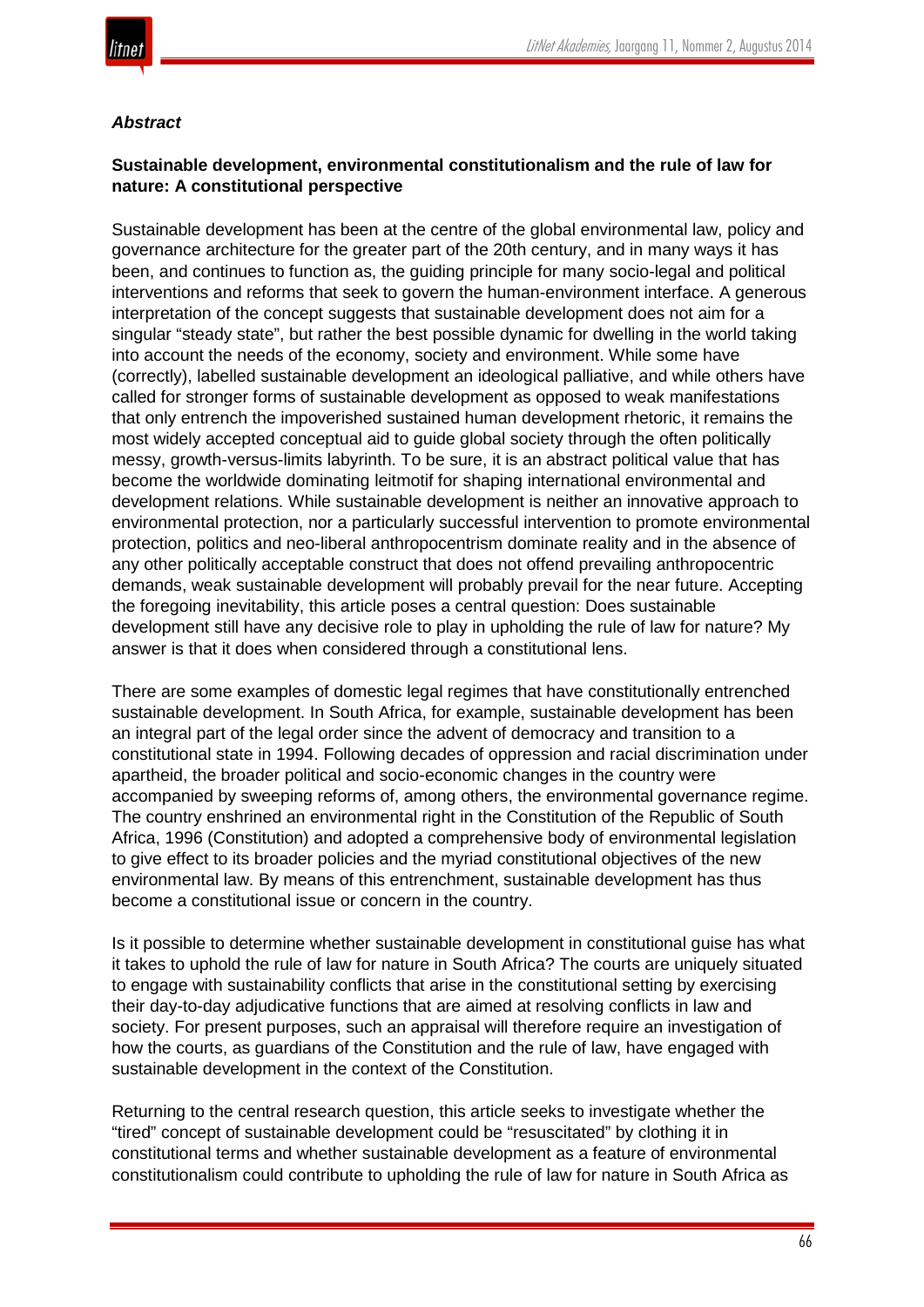

determined by the manner in which the South African judiciary has engaged with sustainable development. The discussion takes place within the context of environmental constitutionalism. Environmental constitutionalism is part of the larger constitutional paradigm. By acting as a method to entrench environmental law constitutionally at a more enduring or "higher" constitutional level, it embodies a transformative approach that relies on constitutions to provide for the architecture of environmental governance, whereupon it then acts to improve environmental protection through various constitutional features such as fundamental rights and duties, principles of environmental governance such as sustainable development, the rule of law, and enduring aspiration values such as ecological integrity. While I accept that it would probably be impossible to "resuscitate" weak sustainable development by providing it with a more ecological orientation in South Africa, I do hope to illustrate that environmental law and protection could be strengthened in the country by constitutionally entrenching sustainable development.

The discussion is structured as follows: following the introduction, part 2 of the article examines the meaning of the rule of law in South Africa, with part 3 situating this meaning in the environmental, and more specifically the environmental constitutionalism, context. Part 4 then reflects on sustainable development as a constitutional concern that is closely connected to the rule of law for nature in South Africa. The article concludes with part 5, which appraises the manner in which the South African courts have engaged with sustainable development in the constitutional context to date.

**Keywords:** anthropocentrism; Constitution of the Republic of South Africa; ecocentrism; environmental constitutionalism; environmental law; fundamental environmental right; rule of law; rule of law for nature; sustainable development

#### **1. Inleiding**

Volhoubare ontwikkeling het vir die grootste deel van die 20ste eeu sentraal gestaan in die omgewingsreg en die gepaardgaande beleids- en reguleringsargitektuur. In baie opsigte was dit, en is dit steeds, die leidende beginsel in baie regsmaatskaplike en politieke tussenkomste wat ten doel het om die mens-omgewing-koppelvlak te reël.<sup>1</sup> 'n Ruim vertolking van volhoubare ontwikkeling doen aan die hand dat die konsep nie 'n enkele "stabiele toestand" ten doel het nie, maar eerder die bes moontlike dinamiek vir bewoning van die aarde wat die behoeftes van die ekonomie, die samelewing en die omgewing in ag neem.<sup>2</sup> Hoewel sommige skrywers volhoubare ontwikkeling tereg 'n ideologiese palliatief<sup>3</sup> noem, en hoewel andere oproepe doen om sterker vorme van volhoubare ontwikkeling in teenstelling met die swak uitingsvorme daarvan wat bloot die verskraalde retoriek van volgehoue menslike ontwikkeling verskans,<sup>4</sup> bly dit die wyds aanvaarde konseptuele hulpmiddel om die wêreldsamelewing deur die dikwels morsige politieke doolhof van groei teenoor beperkings op groei te lei.<sup>5</sup> Dit is inderdaad 'n abstrakte politieke waarde wat wêreldwyd die oorheersende leitmotief geword het in die vorming van omgewings- en ontwikkelingsverhoudinge.<sup>6</sup> Terwyl volhoubare ontwikkeling nóg 'n vernuwende benadering tot omgewingsbeskerming is, nóg 'n besonder geslaagde ingryping om omgewingsbeskerming te bevorder, oorheers die politiek en neoliberale antroposentrisme die werklikheid, en by afwesigheid van enige ander polities aanvaarbare konstruk wat nie met die heersende antroposentriese eise in stryd is nie, sal swak volhoubare ontwikkeling waarskynlik vir die afsienbare toekoms die oorhand hê.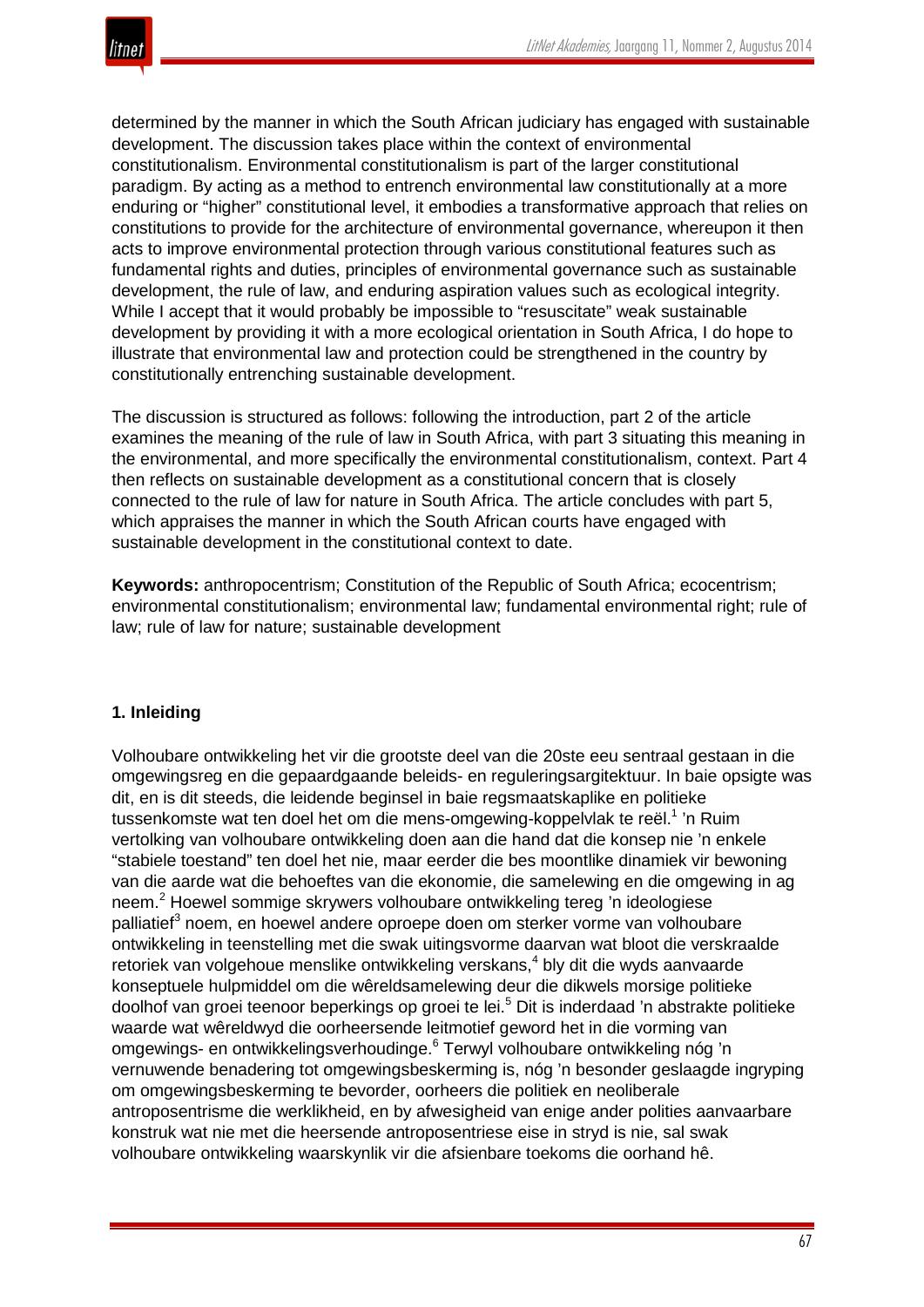

Hierdie tendens is ook te bespeur in die regulatoriese omgewing, en meer spesifiek die reg. Om die waarheid te sê, antroposentrisme, en dus ook swak volhoubare ontwikkeling, het die afgelope 300 jaar die kern van die geldende regsmetafisika gevorm en alle etiek in dié tyd is oorwegend antroposentries georiënteerd: "Alle Ethik der letzten 300 Jahre ist in ihrem Kern anthropozentrisch."<sup>7</sup> Swak volhoubare ontwikkeling is fundamenteel gebaseer op antroposentrisme wat die mens as heerser oor en sentrale reghebbende en aanspraakmaker op die omgewing, sy goedere en dienste stel. Die omgewing is daar om die mens te dien en om as eerste en belangrikste prioriteit menslike behoeftes te versadig, selfs al gebeur dit ten koste van ekologiese integriteit.<sup>8</sup> As heerser oor die omgewing het die mens in die huidige antroposentries-begronde swak volhoubare ontwikkelingsparadigma 'n hoër selftoegeëiende eiewaarde vergeleke met die omgewing; 'n wanbalans wat ook in die reg manifesteer. Soos Bosselmann dit stel, is die vermindering van die dienende eiewaarde van die natuur 'n noodwendige gevolg van die antroposentriese regsdogmatiek: "Die Reduktion des Eigenwertes auf die dienende Funktion der Natur ist eine notwendige Folge der anthropozentrischen Rechtsdogmatik."<sup>9</sup> Die teenpool van swak volhoubare ontwikkeling, naamlik sterk volhoubare ontwikkeling, is 'n wêreldbeskouing wat gegrond is op ekosentrisme. Ekosentrisme sien die omgewing as 'n voorwaarde vir lewe en plaas beperkings op die mens se aansprake en selftoegeëiende regte op die omgewing met die gevolg dat sterk volhoubare ontwikkeling eerder die inherente, en nie die funksionele waarde nie, van die omgewing erken, terwyl dit terselfdertyd daarna streef om ekologiese integriteit te bewaar.<sup>10</sup> Maar die ekologies-begronde paradigma van sterk volhoubare ontwikkeling het tot op hede weinig prioriteit in die regs- en politieke werklikheid geniet en dit is onwaarskynlik dat hierdie posisie in die afsienbare toekoms gaan verander. Volhoubare ontwikkeling is dus oor die jare heen aansienlik "verflou" deur antroposentrisme, 'n feit wat waarskynlik bydra tot die voortdurende gewildheid van die begrip. As voornoemde onvermydelikheid aanvaar word, is die sentrale vraag of volhoubare ontwikkeling nog steeds enige deurslaggewende rol kan speel in die handhawing van die oppergesag van die reg vir die omgewing. In hierdie stuk doen ek aan die hand dat dit wel kan gebeur indien dit deur 'n grondwetlike lens beskou word.

Daar is enkele voorbeelde van plaaslike regsregimes wat volhoubare ontwikkeling grondwetlik verskans het. In Suid-Afrika is volhoubare ontwikkeling 'n integrale deel van die regsorde sedert die koms van demokrasie en die oorgang na 'n regstaat in 1994. Ná dekades van verdrukking en rassediskriminasie onder apartheid het die breër politieke en sosio-ekonomiese veranderinge in die land gepaardgegaan met ingrypende hervormings van onder meer die omgewingsreguleringsregime. Die land het 'n fundamentele omgewingsreg verskans in die Grondwet van die Republiek van Suid-Afrika, 1996 (hierna "die Grondwet"), en 'n omvattende korpus van omgewingsreg aanvaar om uitvoering aan die breër beleide daarvan en die menigte grondwetlike oogmerke van die nuwe omgewingsreg te gee.<sup>11</sup> Deur dié verskansing het volhoubare ontwikkeling dus in ons land 'n grondwetlike vraagstuk of aangeleentheid geword.

Is dit moontlik om te bepaal of volhoubare ontwikkeling in grondwetlike gedaante by magte is om die oppergesag van die reg vir die omgewing in Suid-Afrika te handhaaf? Die howe is in die unieke posisie om by volhoubaarheidsbotsings wat in die grondwetlike opset ontstaan, betrokke te raak deur hulle daaglikse regsplegingsfunksie uit te oefen ten einde botsings in die reg en die samelewing by te lê.<sup>12</sup> Vir die onderhawige doeleindes sal so 'n beoordeling 'n ondersoek behels van hoe die howe, as bewakers van die Grondwet en die oppergesag van die reg (*rule of law*), met volhoubare ontwikkeling in die konteks van die Grondwet omgegaan het.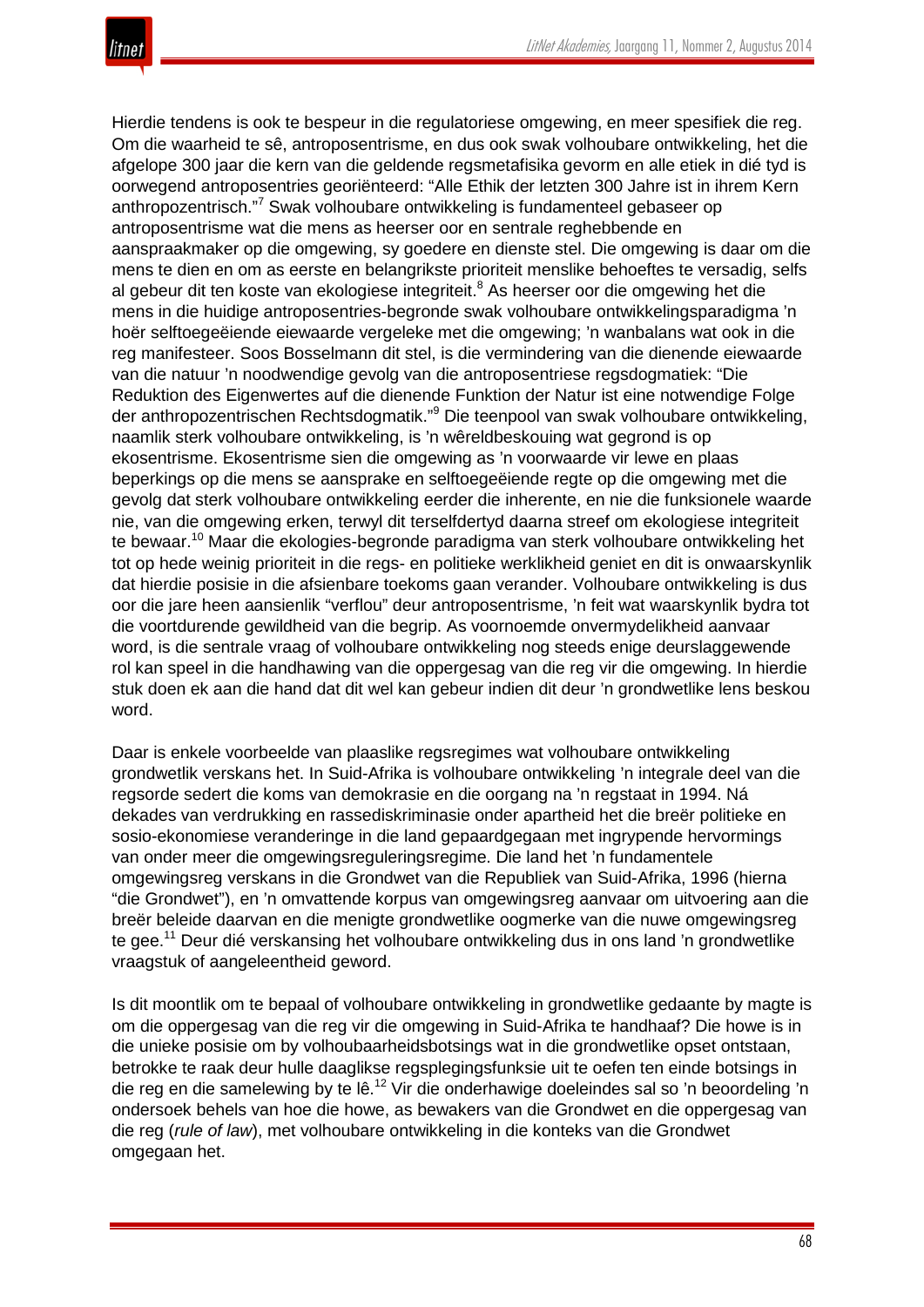

Die leser sou tereg kon vra: Wat maak die onderhawige ondersoek na die oppergesag van die reg vir die omgewing anders as bloot 'n grondwetlike beskouing op volhoubare ontwikkeling, gegewe dat die Grondwet op sigself die hoogste gesag van die reg is? Ek sien die twee aangeleenthede as samelopend, om die volgende redes. Soos wat hier onder in meer besonderhede aangedui word, is die twee aangeleenthede ten nouste verbonde en beide is veranker in die jong, dog snelgroeiende, omgewingskonstitusionalismediskoers.13Alhoewel ek dit hier onder meer uitvoerig beskryf, kan omgewingskonstitusionalisme vir huidige doeleindes kortliks omskryf word as 'n metode om omgewingsreg en aspekte daarvan, soos volhoubare ontwikkeling, grondwetlik te verskans en terselfdertyd tot die hoër grondwetlike vlak te verhef. Omgewingskonstitusionalisme is dus 'n middel tot 'n doel, naamlik om beter omgewingsbeskerming te bied by wyse van grondwetlike meganismes soos fundamentele regte en verpligtinge, die beginsels van omgewingsregulering soos volhoubare ontwikkeling, die oppergesag van die reg, en

verhewe etiese waardes soos ekologiese integriteit. Vanweë hernude regulatoriese pogings om beter omgewingsbeskerming te bied deur dit in grondwetlike terme te klee, geniet die oppergesag van die reg vir die omgewing ook hernude aandag binne die breër debat oor omgewingskonstitusionalisme. Die onlangse publikasie van Voigt (2013) is een voorbeeld hiervan. Terwyl daar tot op hede nog geen duidelikheid bestaan oor die teoretiese en konseptuele omvang van omgewingskonstitusionalisme nie, lyk dit of kommentators toenemend poog om gestalte te gee aan verskillende manifestasies daarvan en om bepaalde aspekte daarvan, soos die oppergesag van die reg vir die omgewing, uit te lig.

As oorkoepelende doelstelling beoog die artikel dus om die eerste wetenskaplike bydrae te lewer tot die konseptuele ontwikkeling van die oppergesag van die reg in die Suid-Afrikaanse omgewingsregkonteks en die breër konteks van omgewingskonstitusionalisme, en dan om die rol van volhoubare ontwikkeling in die verband te illustreer. Wat die sentrale navorsingsvraag betref, word daar gevolglik ondersoek ingestel of die "flou" konsep van volhoubare ontwikkeling weer "bygebring" kan word deur dit grondwetlik in te klee, en of volhoubare ontwikkeling as 'n eienskap van omgewingskonstitusionalisme kan bydra tot die handhawing van die oppergesag van die reg vir die omgewing in Suid-Afrika op grond van die wyse waarop die Suid-Afrikaanse regsprekende gesag met volhoubare ontwikkeling omgegaan het. Vir hierdie doeleindes gaan die ondersoek daarvan uit dat dit, in die lig van internasionale tendense soos hier bo beskryf, waarskynlik nie moontlik gaan wees om die Suid-Afrikaanse manifestasie van volhoubare ontwikkeling meer ekosentries in te kleur nie, maar eerder dat volhoubare ontwikkeling versterk kan word deur dit te koppel aan die oppergesag van die reg vir die omgewing en omgewingskonstitusionalisme.

In afdeling 2 word die betekenis van die oppergesag van die reg in Suid-Afrika ondersoek, en afdeling 3 plaas hierdie betekenis in die omgewingskonteks deur te fokus op die konsep van omgewingskonstitusionalisme. Afdeling 4 beskou dan volhoubare ontwikkeling as 'n grondwetlike vraagstuk wat ten nouste saamhang met die oppergesag van die reg vir die omgewing in Suid-Afrika, en ten slotte beoordeel afdeling 5 die wyse waarop die Suid-Afrikaanse howe tot dusver volhoubare ontwikkeling in die grondwetlike konteks hanteer het.

#### **2. Die oppergesag van die reg**

In die algemeen is die oppergesag van die reg al beskryf as die glorie van die Westerse regstradisie<sup>14</sup> en die hoeksteen van eietydse grondwetlike demokrasie.<sup>15</sup> Daar bestaan talle verskillende vertolkings van hierdie leerstuk en daar is weinig konsensus oor wat dit presies behels. As algemene stelling in dié verband geld waarskynlik dat die oppergesag van die reg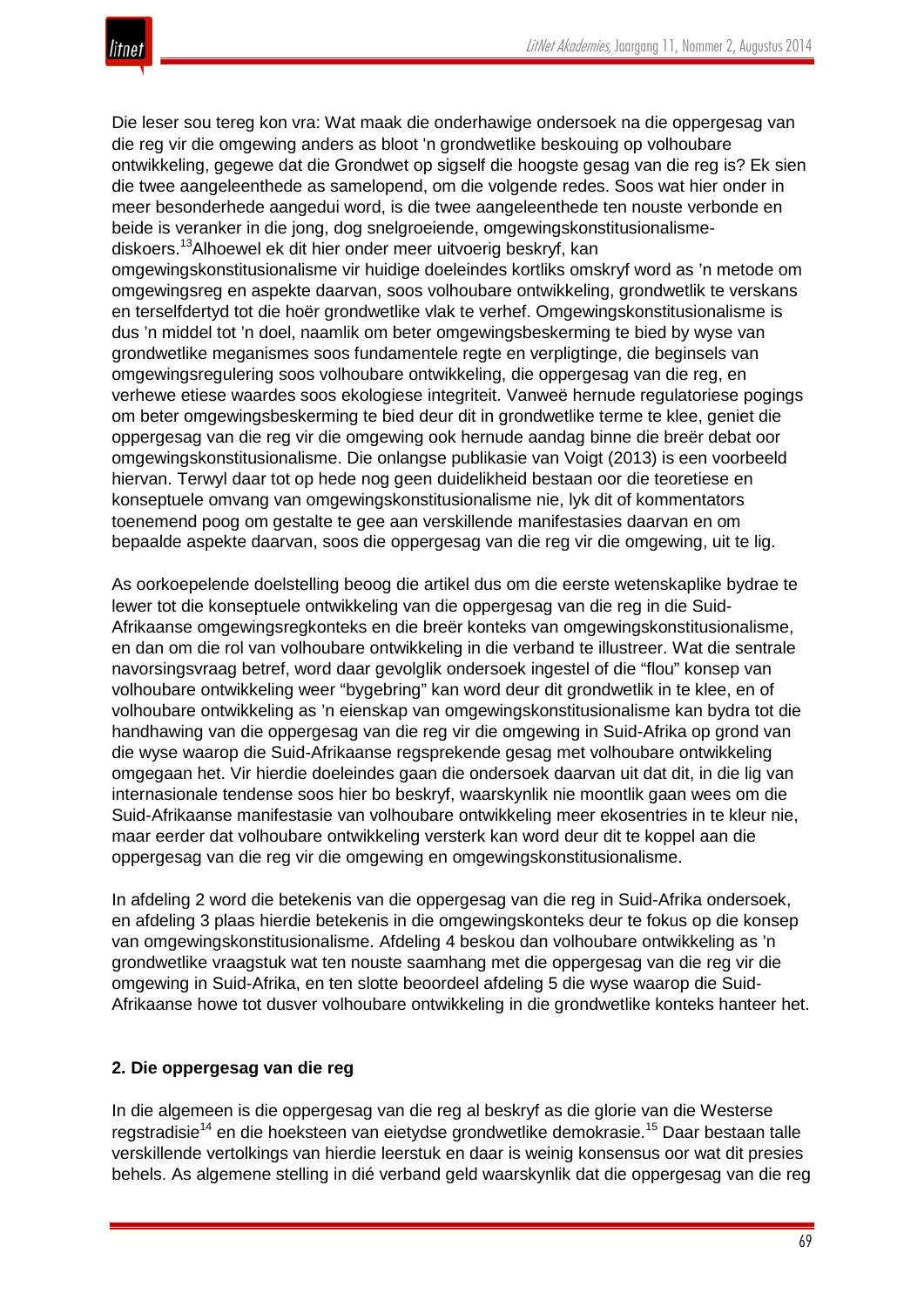

geken word aan dit waarteen dit stry, eerder as dat daar 'n algemeen aanvaarde begrip daarvan bestaan wat universeel vir alle jurisdiksies sal geld. Die genuanseerde wyse waarop die leerstuk in spesifieke nasionale regstelsels verskillend begryp en uitgedruk word, blyk uit die omskrywings daarvan as *Rechtsstaat* (Duitsland), *rule of law* (Anglo-Amerikaanse stelsels) en *État de droit* (Frankryk).<sup>16</sup> Om maar een voorbeeld te noem: vanweë historiese ontwikkelinge staan die staatsbegrip baie meer sentraal in die Duitse *Rechtsstaat*-begrip as wat dit in die Anglo-Amerikaanse, en meer spesifiek die Britse, *rule of law* staan. MacCormick argumenteer hier dat alhoewel beide begrippe gesien word as voorwaardes vir menslike vryhede binne 'n bestaande politieke bestel, "der Begriff rule of law enthält jedenfalls keinen ausdrüklichen Bezug auf den Staat, wohingegen der Begriff des Rechtsstaats eine bestimmte Aussage über den Staat macht."<sup>17</sup>

Alhoewel daar nie konsensus oor die betekenis daarvan bestaan nie, word daar algemeen aanvaar dat die oppergesag van die reg van die owerheid vereis om ooreenkomstig voorafbekendgemaakte, duidelike en algemeen geldende reëls op te tree wat deur onpartydige howe volgens billike prosedures toegepas word.<sup>18</sup>Hierdeur maak die oppergesag van die reg dit die owerheid se plig om die reg te gehoorsaam en verbied dit die owerheid om enige bevoegdheid uit te oefen tensy dit regtens geoorloof is.<sup>19</sup> Die regsvoorskrifte moet ook in die openbaar afgekondig word, die regswerking daarvan moet prospektief wees (en nie retrospektief nie), en dit moet verstaanbaar, konsekwent, nieteenstrydig en relatief stabiel wees.<sup>20</sup> Volgens ander sienings bevat die oppergesag van die reg prosedurele elemente wat berus op die legaliteitsbeginsel, wat vereis dat besluitneming op grond van algemeenbekende regsbeginsels geskied;<sup>21</sup> dit behels dat niemand bo die reg verhewe is nie; en die reg bind almal wat by die uitoefening van owerheidsgesag betrokke is.<sup>22</sup> Hierdie eienskappe is opvallend almal prosedureel van aard; dit hou nie met die *substansie* van die reg verband nie, maar verskaf eerder prosedurele riglyne vir die wetgewende en administratiewe prosesse in 'n land.<sup>23</sup>

Nog 'n kenmerk van die oppergesag van die reg is dat dit op 'n paradoks berus, omdat dit nie altyd voor die voet ten koste van die owerheid opereer nie. So byvoorbeeld sal die oppergesag van die reg aan die een kant grotendeels in diens staan van die owerheid in soverre die institusionele reguleringsraamwerk moet funksioneer om grondwetlike demokrasie, en daarmee saam die wil van die meerderheid van 'n bevolking deur middel van die reg, te implementeer. Aan die ander kant sal die oppergesag van die reg weer tot voordeel strek van die bevolking, veral waar fundamentele regte beskerm word teen onder andere inbreukmaking daarop deur die owerheid.<sup>24</sup>

Behalwe die teenwoordigheid van hierdie paradoks en prosedurele elemente, het die oppergesag van die reg in die Suid-Afrikaanse konteks ook 'n substantiewe element wat aan die hand van die land se grondwetlike bestel ná apartheid begryp moet word. Hoewel die prosedurele elemente van die oppergesag van die reg nog altyd deel van die Suid-Afrikaanse reg uitgemaak het (in die verlede, ironies genoeg, om die oppergesag van die apartheidsreg te handhaaf), het die oppergesag van die reg in die huidige grondwetlike bedeling spesifiek betrekking op die substantiewe inhoud en oogmerke van die reg, met inbegrip van byvoorbeeld die beskerming van menseregte en die uitbouing van vryheid en demokrasie. Dyzenhaus<sup>25</sup> wys op die volgende:

The commitment in new-order South Africa to the supremacy of the constitution [sic] and the rule of law does not, in itself, mark a departure from the past. The apartheid legal order implemented a racist ideology through law but was formally no less committed than the new order to both the supremacy of the constitution [sic] and the rule of law.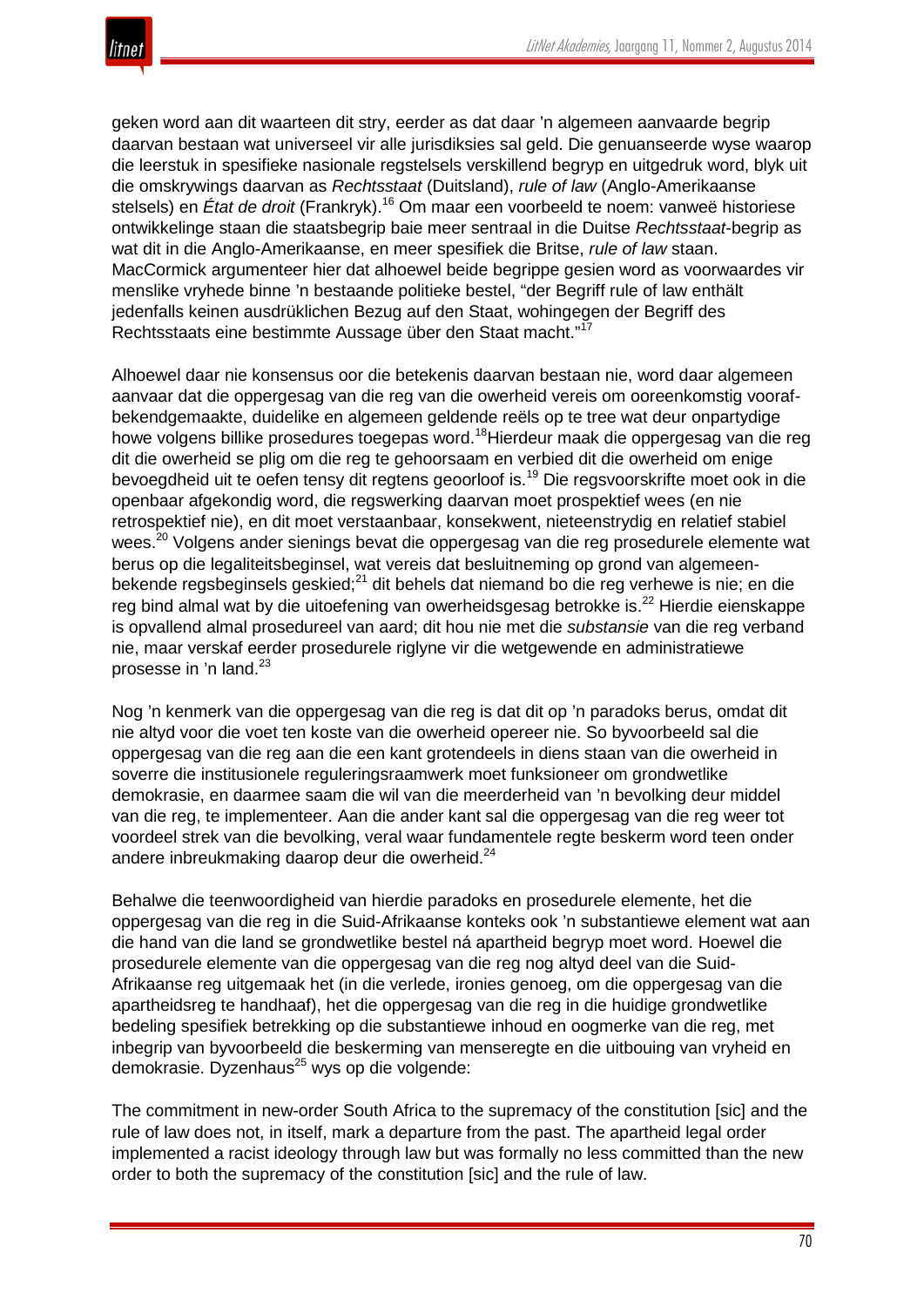Wat die oppergesag van die reg in die nuwe orde onderskei van die oppergesag van die reg in die apartheidsera, is dat die Grondwet en die bepalings daarvan gesamentlik poog om weg te breek van 'n politieke en regsbestel in die verlede wat in elke opsig direk in stryd met konstitusionalisme was: wat die verskil volgens Dyzenhaus kenmerk, is die feit dat die Grondwet ook 'n lys regte en vryhede erken en die diskriminerende ideologie van die vorige orde geheel en al verwerp.<sup>26</sup>

Daar is vandag verskeie beginsels wat die grondwetlike orde onderlê, met inbegrip van konstitusionalisme, demokrasie, verantwoordbaarheid, die skeiding van magte, grondwetlike wigte en teenwigte, die afwenteling van bevoegdhede en, belangriker vir onderhawige doeleindes, die oppergesag van die reg.<sup>27</sup> Die oppergesag van die reg is natuurlik meer as 'n grondwetlike beginsel: dit word as 'n grondwetlike waarde beskou saam met die ander waardes waarop Suid-Afrika gegrond is, insluitende menswaardigheid, die bereik van gelykheid en die uitbou van menseregte en vryhede, nierassisme en nieseksisme, en die oppergesag van die Grondwet.<sup>28</sup> Hierdie grondwetlike waardes en beginsels is nie blote feitestellings nie; hulle stel ambisieuse transformasieoogmerke wat geklee is in die "hoër" taal van 'n oppermagtige grondwet en hulle moet doelbewus en daadwerklik nagekom, bereik en uitgebou word. By wyse van herhaling van die doelgerigte grondwetlike waardes vereis die Grondwet ook dat die staat "die regte in die Handves van Regte eerbiedig, beskerm, bevorder en verwesenlik",<sup>29</sup> met inbegrip van die omgewingsreg en al die elemente daarvan. Voorts is die oppergesag van die reg beregbaar in die mate dat enige regsvoorskrif wat strydig daarmee is, ongrondwetlik en ongeldig verklaar kan word.<sup>30</sup>

Dit is belangrik dat, in samehang met die ander grondwetlike beginsels, die oppergesag van die reg

tie the provisions of the Constitution together and shape them into a framework that defines the new constitutional order. *The basic principles therefore influence the interpretation of many other provisions of the Constitution, including the provisions of the Bill of Rights which must be interpreted consistently with them*. The Constitution, in turn, shapes the ordinary law and must inform the way legislation is drafted by the legislature and interpreted by the courts.<sup>31</sup>

Die oppergesag van die reg stel dus 'n grondwetlikheidsmaatstaf daar waaraan ander regsvoorskrifte en optrede gemeet moet word; dit stel regstreeks 'n uitlegraamwerk vir grondwetlike bepalings daar; dit stel onregstreeks 'n uitlegraamwerk vir alle ander wette daar; en omdat dit prosedurele en substantiewe elemente bevat, het dit die potensiaal om die verbintenis tot legaliteit te versterk.<sup>32</sup> Die oppergesag van die reg bied beskerming teen die misbruik van owerheidsgesag en arbitrêre besluitneming deur te vereis dat alle regsvoorskrifte en owerheidsoptrede rasioneel verbind word met 'n wettige owerheidsdoelwit en dit vereis van die owerheid om die individu se fundamentele regte te beskerm.<sup>33</sup> Dit verhef die grondwetlike reg deur elkeen en alle handelinge ondergeskik te maak aan die gesag en die soewereiniteit van die grondwetlike reg, en omdat dit aan die howe 'n maatstaf en standaard vir grondwetlike uitleg stel, verhef dit die howe outomaties tot die opperbewakers van regsoewereiniteit.

#### **3. Uitbreiding van die oppergesag van die reg na die omgewing**

Wat beteken die oppergesag van die reg in die omgewingskonteks (of dan die oppergesag van die reg ten opsigte van die omgewing)? Daar is verskeie moontlike manifestasies van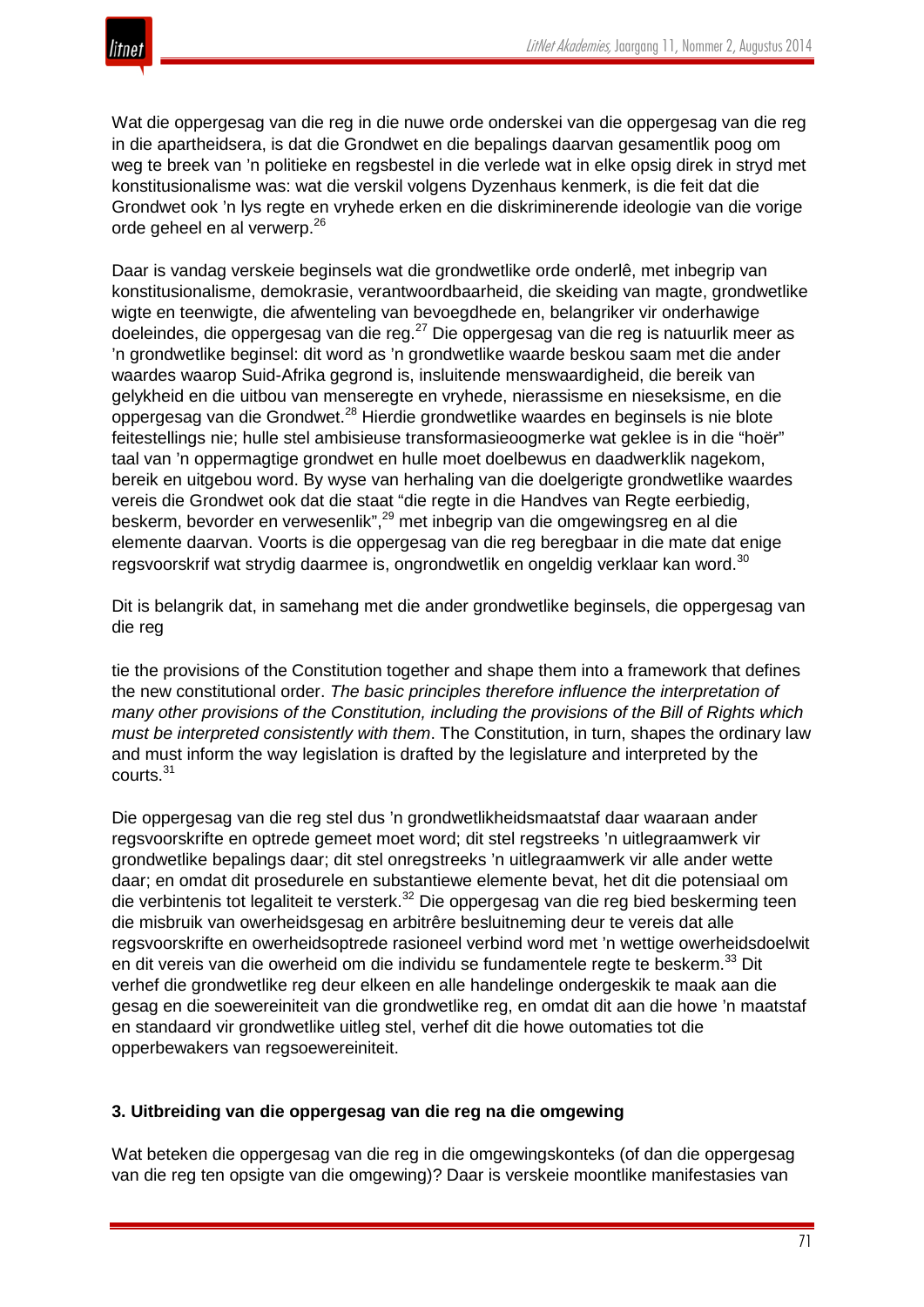

die oppergesag van die reg vir die omgewing. In die VSA is daar gedurende die 1960's 'n strategie van regsoewereiniteitsgedingvoering (*rule of law litigation*) gebruik as 'n teenwig teen die onvermydelike verskuiwings in wetgewende en uitvoerende geesdrif vir omgewingsbewaring.<sup>34</sup> Dit het die moontlikheid geskep om omgewingsbelange te bevredig deur die ortodokse manifestering van die oppergesag van die reg deur gedingvoering, naamlik om die uitvoerende gesag en die wetgewer in toom te hou as hulle buite die reg opgetree of die reg misbruik het en dié owerhede te dwing om hulle omgewingsverpligtinge na te kom. Gevolglik kon die howe na vore tree as omgewingsverdedigers om die misbruike in bedwang te hou en so die oppergesag van die reg te handhaaf.<sup>35</sup>

Die oppergesag van die reg is ook al beskryf as 'n strategie om omgewingsregsvoorskrifte doeltreffender te maak en as 'n strategie wat beter nakoming en toepassing van omgewingsregsvoorskrifte ten doel het.<sup>36</sup> 'n Ander beskouing stel dit dat die oppergesag van die reg vir die omgewing beter administratiewe besluitneming en nakoming van administratiewe geregtigheid beteken, asook die gepaardgaande toepassing van goeie omgewingsregulering.<sup>37</sup> In hierdie opsig het 'n empiriese studie getoon dat die oppergesag van die reg reguleringsvermoë vergroot, wat omgewingsbeleid en ontwikkeling regstreeks verbeter.<sup>38</sup>

Hierdie manifestasies voldoen almal aan die prosedurele vereistes van die tradisionele beliggaming van die oppergesag van die reg. In die omgewingskonteks behels dit die volgende:

- die eis dat die owerheid onderwerp word aan die algemene reg en meer bepaald die omgewingsreg
- die eis dat die owerheid slegs ooreenkomstig die reg handel
- die vermoë van die howe om toesig te hou oor owerheidshandelinge, met inbegrip van hul administratiewe en wetgewende funksies wat op omgewingsaangeleenthede betrekking het
- die eis dat die owerheid verantwoordbaar moet wees, regverdige administratiewe handelinge uitvoer en algemene goeie omgewingsreguleringspraktyke toepas
- die verpligting op die owerheid om geleenthede te skep vir 'n bevolking om deel te neem aan regeringsprosesse en hierdie openbare deelname te waarborg
- die proses waardeur goeie omgewingswetgewing gemaak word. Verskeie algemene en omgewingsreg-spesifieke bepalings in die Suid-Afrikaanse reg bied die moontlikheid om die prosedurele eienskappe van die oppergesag van die reg in omgewingskonteks in stand te hou en te beskerm. Artikels 32 en 33 van die Grondwet maak byvoorbeeld voorsiening vir die regte op toegang tot inligting en administratiewe geregtigheid,<sup>39</sup> en artikels 34 en 38 verskaf onbegrensde moontlikhede vir toegang tot die howe. $40$

Die substantiewe dimensie van die oppergesag van die reg vir die omgewing is die mate waarin dit aangewend kan word om die substantiewe "goedheid" van omgewingsregsvoorskrifte, en dus omgewingsbelange, te skep, te handhaaf, te verbeter en te beskerm. In dié sin moet die oppergesag van die reg vir die omgewing verstaan word aan die hand van die breër kwessie van omgewingskonstitusionalisme, wat 'n waarde-gelade begrip is wat talle eienskappe uitstraal wat 'n regsorde kan legitimeer, verhef en verbeter.<sup>41</sup> Net soos met die begrip oppergesag van die reg is die inhoud en die konseptuele omvang van omgewingskonstitusionalisme nog alles behalwe duidelik.<sup>42</sup> Dit is egter wel moontlik om in hierdie stadium vir onderhawige doeleindes sommige van die algemene kenmerke van omgewingskonstitusionalisme breedweg te skets. As vertrekpunt is dit so dat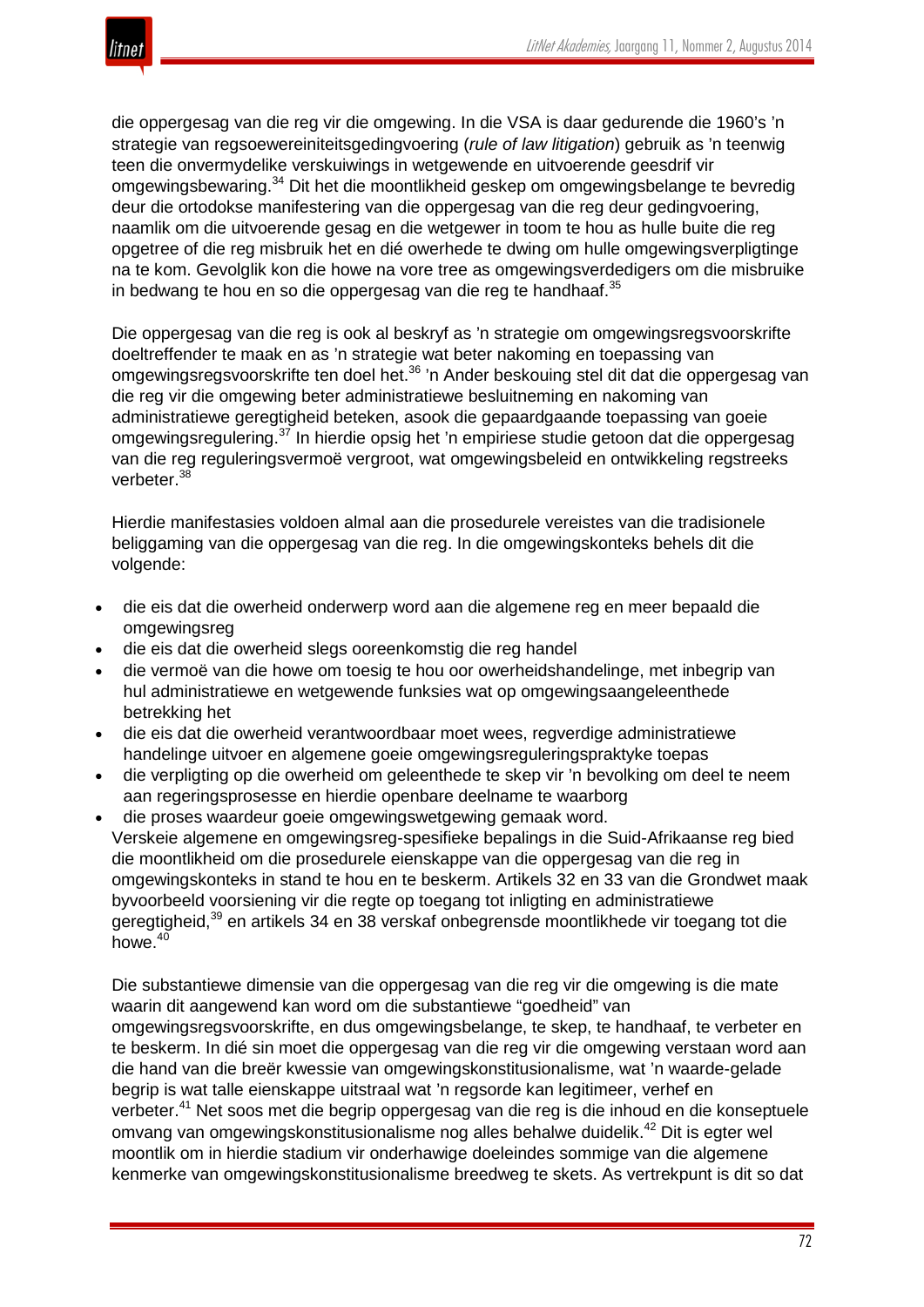

konstitusionalisme die hoogs moontlike regulatoriese vlak bied om deur middel van die reg die gedeelde waardes en leidende beginsels van 'n sosiale orde waartoe die meerderheid van 'n pluralistiese bevolking toestem, uit te druk; die grondwet as die hoogste vlak van regsbeskerming is dus 'n onbestrede werklikheid:

Unbestritten ist die Verfassungsebene das zentrale Feld der Auseinandersetzung um gesellschaftliche Wertorientierungen. Nirgendwo sonst bietet sich eine vergleichbare Ebene, auf der sich Werte und Leitprinzipien einer Gesellschaftsordung so deutlich zeigen wie auf der Ebene der Verfassung. Dies liegt vorallem daran, daß die Verfassung den größtmöglichen Konsens einer pluralistischen Gesellschaft verkörpern soll.<sup>43</sup>

Konstitusionalisme het ook ten doel om geregtigheid, regverdigheid en legaliteit te bereik, en om die stabiliteit en voorsienbaarheid van die reg te bevorder. Dit word bereik deur onder andere grondwetlike beginsels soos die oppergesag van die reg, beperking van owerheidsgesag en die beskerming van universele regte en waardes. As een van die beginsels daarvan is die oppergesag van die reg dus volledig deel van konstitusionalisme.

Gesamentlik impliseer die voorgaande dat verskeie verpligtinge vir die owerheid geskep word, en omgekeerd dat die burger die geleentheid het om die nakoming van hierdie verpligtinge op te eis, in die meeste gevalle by wyse van grondwetlik-verskanste fundamentele regte. Waar hierdie regte en verpligtinge te make het met omgewingsbelange, sou 'n mens kon praat van omgewingskonstitusionalisme. Die hoogste uitdrukking van die oppergesag van die omgewing in die konteks van omgewingskonstitusionalisme is waarskynlik die Duitse konsep *Ökologische Rechtsstaat* (ekologiese regstaat). Hierdie konsep is in die 1990's deur onder andere Klaus Bosselmann ontwikkel om onder andere die idee te versinnebeeld dat die owerheid sekere beperkings moet plaas op daardie aktiwiteite wat die omgewing kan skaad; dat sosio-ekonomiese ontwikkeling nie die enkele belangrikste doelwit van die owerheid mag wees nie; dat ekosentries-gebaseerde sterk volhoubare ontwikkeling as uitgangspunt moet dien vir alle owerheidshandelinge, besluite en doelwitte, insluitend die regsraamwerk; en dat daar verpligtinge rus op die owerheid om met omsigtigheid met natuurlike hulpbronne om te gaan.<sup>44</sup> Vanweë sy ekosentriese aard en klem op sterk volhoubare ontwikkeling wat definitiewe beperkinge op sosio-ekonomiese groei tot voordeel van die omgewing plaas, het die *Ökologische Rechtsstaat*-idee egter ongelukkig nog weinig aftrek gekry.<sup>45</sup>

Hoe dit ook al sy, vandag word omgewingsbelange oor die wêreld heen deur verskeie nasionale grondwette beskerm,<sup>46</sup> en omgewingsbeskerming word hierdeur verhef vanaf "gewone" regsbeskerming na die hoër grondwetlike vlak.<sup>47</sup> Dit beteken dat omgewingsbelange en omgewingsorg toenemend gekonstitusionaliseer word. Gewilde metodes om omgewingsbelange en -sorg te konstitusionaliseer is byvoorbeeld by wyse van die verskansing van beregbare omgewingsregte in 'n grondwet, om grondwetlik voorsiening te maak vir die beginsel van volhoubare ontwikkeling, en om spesifieke verpligtinge wat sal geld vir die owerheid en nie-owerheidsentiteite ten aansien van die omgewing grondwetlik uiteen te sit. Hierdie verpligtinge sou onder andere kon insluit

- om inter- en intragenerasiegelykheid en geregtigheid te verseker
- om hulpbronne te beskerm
- om gelyke toegang tot en gebruik van hierdie hulpbronne te verseker
- om nadelige omgewingsimpakte te vermy
- om omgewingsrampe te voorkom en/of te verminder en om bystand te verleen waar dit wel plaasvind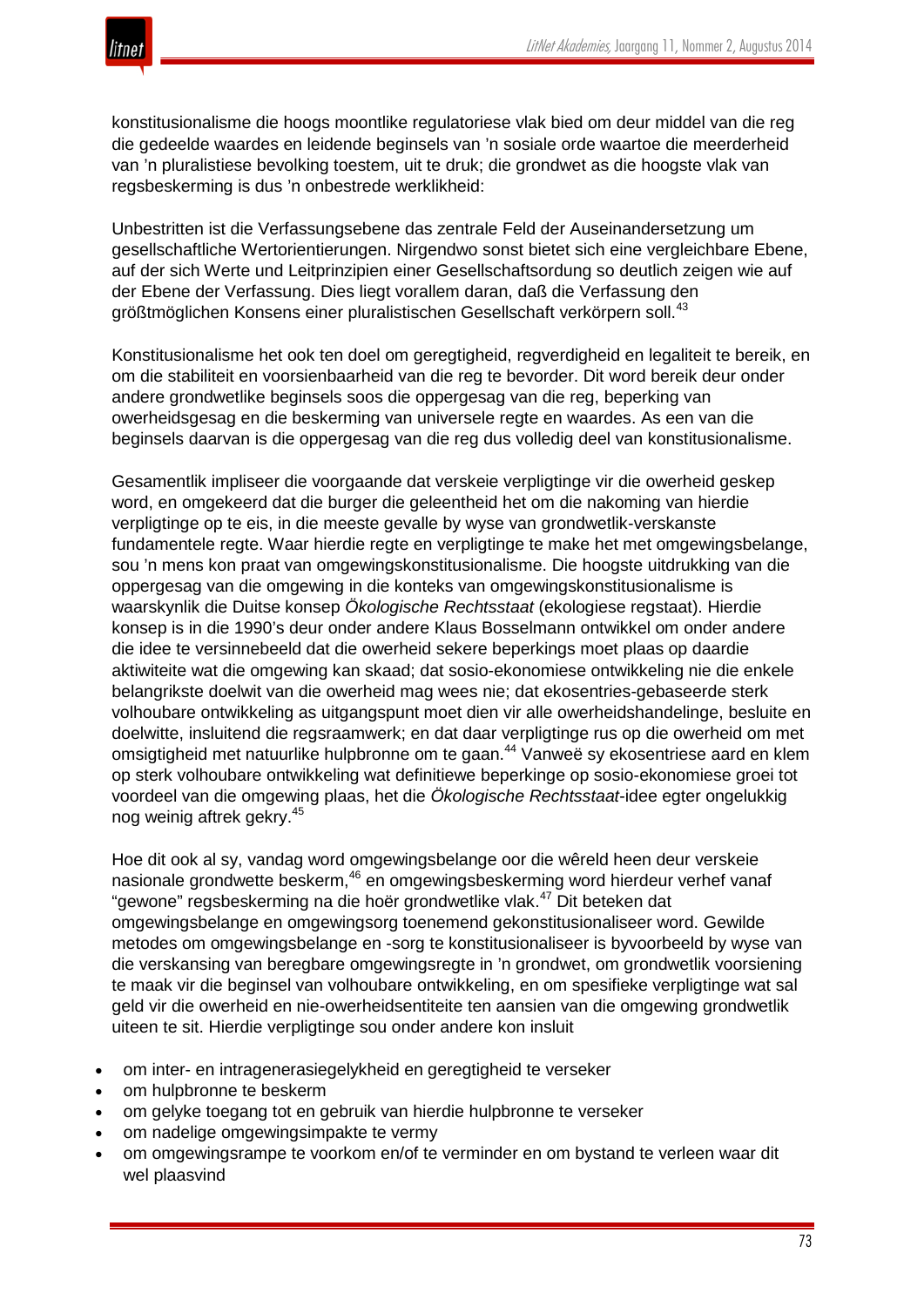

- om omgewingskade te vergoed en reg te stel
- om omgewingsgeregtigheid en toegang daartoe te bevorder (veral deur die howe)
- om voldoende gemeenskapsverteenwoordiging en deelname in regeringsprosesse te verseker en te bevorder.<sup>48</sup>

As deel van omgewingskonstitusionalisme bied die oppergesag van die reg vir die omgewing dus, in prosedurele *en* substantiewe sin, onder meer die geleentheid vir en middel tot die hervorming van omgewingsregulering en -regsvoorskrifte; dit verleen voorrang aan omgewingsversorging deur dit op die hoër grondwetlike vlak gelyk te stel met fundamentele regte en etiese en universele morele waardes; dit bied 'n legitieme fondament vir en middel tot die skepping en afdwinging van omgewingsregte en -waardes en ander bronne van ekologiese verpligtinge; dit verskaf die middel waardeur die inhoud van wetsvoorskrifte voorgeskryf kan word; en dit lê morele en etiese verpligtinge op ten opsigte van die omgewing, en verskaf 'n regverdigende grondslag vir die behoorlike nakoming van hierdie verpligtinge, asook die gesag om dit te vereis.<sup>49</sup>

#### **4. Volhoubare ontwikkeling en die oppergesag van die reg vir die omgewing**

Volhoubare ontwikkeling word nie, soos die oppergesag van die reg, in enige van die grondliggende bepalings van die Suid-Afrikaanse Grondwet genoem nie. Op sy eie is volhoubare ontwikkeling dus nie 'n grondwetlike waarde of beginsel nie, wat wel die geval met die oppergesag van die reg is. Tog is volhoubare ontwikkeling 'n grondwetlike aangeleentheid en word dit in Suid-Afrika op verskeie maniere grondwetlik verskans.

Eerstens word volhoubare ontwikkeling *onregstreeks* geïmpliseer deur die grondwetlike konteks en grondwetlike waardes, met inbegrip van menswaardigheid, gelykheid en vryheid. Mense kan klaarblyklik 'n waardige lewe lei en gelyke toegang tot maatskaplike voordele, ekonomiese geleenthede en omgewingshulpbronne geniet slegs indien dit in gelyke mate vir almal beskikbaar is. Terselfdertyd behels die verbetering van mense se lewensgehalte noodwendig alle volhoubaarheidsoorwegings, insluitende maatskaplike, ekonomiese en ekologiese toestande. Anders gestel: die breër grondwetlike ideale, en die spesifieke oogmerke van menswaardigheid, gelykheid en die beskerming van menseregte, kan bereik word slegs indien ontwikkeling in die breedste sin van die woord ook maatskaplik, ekonomies en ekologies volhoubaar is. Hoewel die Grondwet nie uitwei oor vryheid as 'n grondwetlike waarde nie, suggereer Suid-Afrika se geskiedenis van verdrukking, die konteks van grondwetlike hervorming en die oogmerke van die Grondwet gesamentlik dat mense nie net vry van politieke verdrukking moet wees nie, maar ook vry van maatskaplike verdrukking, ekonomiese ontbering en skadelike ekologiese gebeure wat 'n uitwerking op vryheid kan hê.

Die idee om vry te wees van nadelige ekologiese impakte word sterk versinnebeeld in die konsep van omgewingsgeregtigheid, en hierdie konsep het inmiddels 'n fundamentele deel van die Suid-Afrikaanse omgewingsregbestel geword. Artikel 2(4)(c) van die Wet op Nasionale Omgewingsbestuur 107 van 1998 (WNOB), maak byvoorbeeld daarvoor voorsiening dat

omgewingsgeregtigheid nagestreef moet word sodat negatiewe omgewingsimpakte nie versprei sal word op so 'n wyse wat onregverdig diskrimineer teen enige persoon, en meer spesifiek teen weerlose en benadeelde persone, nie.

Artikel 2(4)(d) vereis dat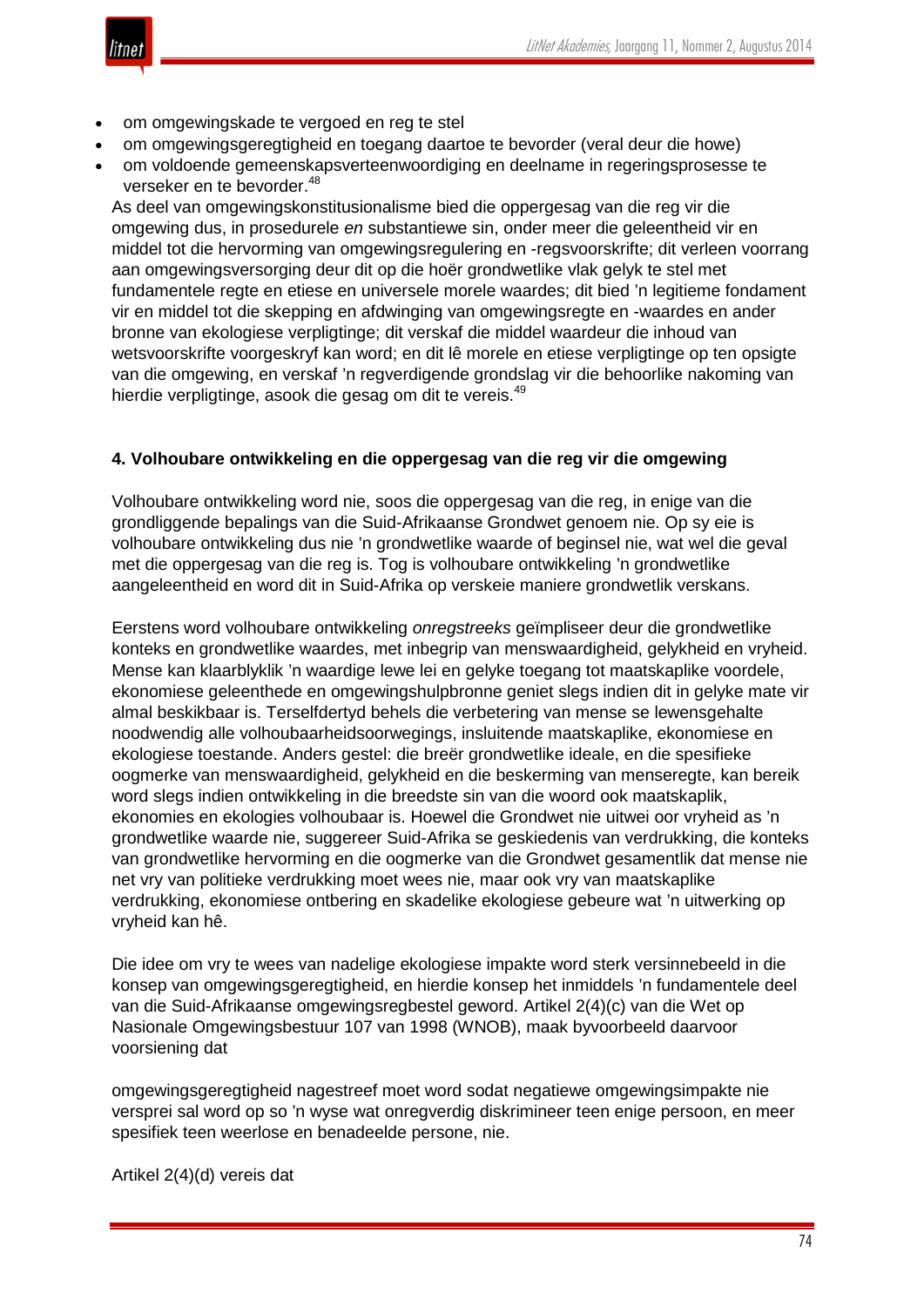

gelyke toegang tot omgewingshulpbronne, -voordele en -dienste moet nagestreef word om sodoende die basiese behoeftes van mense te bevredig en om menslike welstand te verseker en spesiale maatreëls moet geneem word om toegang tot die voorgaande te verseker deur kategorieë mense wat deur onregverdige diskriminasie benadeel is.

Op dié wyse word volhoubare ontwikkeling onregstreeks geïmpliseer en vereis deur die Grondwet, en die nuwe grondwetlike bedeling sal soewerein kan heers slegs indien dit binne 'n volhoubaarheidsparadigma kan geskied.

Tweedens is 'n sentrale komponent (indien nie dié sentrale komponent nie) van die Grondwet die handves van regte wat, in die woorde van die Grondwet, 'n "hoeksteen van demokrasie in Suid-Afrika" is.<sup>50</sup> Die handves van regte "verskans die regte van alle mense ... en bevestig die demokratiese waardes van menswaardigheid, gelykheid en vryheid".<sup>51</sup> Soos in ander jurisdiksies in die wêreld<sup>52</sup> verskaf die Suid-Afrikaanse Grondwet 'n fundamentele reg met betrekking tot die omgewing wat lui:

Elkeen het die reg –

*(a)* op 'n omgewing wat nie skadelik vir hul gesondheid of welsyn is nie; en

*(b) op die beskerming van die omgewing, ter wille van huidige en toekomstige geslagte*, deur redelike wetgewende en ander maatreëls wat –

(i) besoedeling en ekologiese agteruitgang voorkom;

(ii) bewaring bevorder; en

(iii) *die ekologies volhoubare ontwikkeling en aanwending van natuurlike hulpbronne verseker terwyl dit regverdigbare ekonomiese en maatskaplike ontwikkeling bevorder*. 53

Die bewoording van hierdie artikel gee te kenne dat volhoubare ontwikkeling 'n uitdruklike grondwetlike oogmerk is in die mate dat dit inherent aan die fundamentele omgewingsreg is. As 'n mens die fundamentele omgewingsreg saamlees met artikels 7(1) en 7(2) van die Grondwet, is dit duidelik dat die owerheid die fundamentele omgewingsreg en die volhoubareontwikkelingsoogmerke van die reg moet bereik, eerbiedig, beskerm en bevorder. Hierdie "negatiewe" en "positiewe" verpligtinge hou breedweg in dat die owerheid moet toesien dat hy nie direk of indirek inbreuk maak op hoe mense die reg en die volhoubaarheidsoogmerke geniet nie; 'n plig het om toe te sien dat privaatpartye nie inmeng met mense se genieting van die reg deur tersaaklike wetgewende en ander regulatoriese maatreëls aan te neem nie; en die owerheidsplig het om positiewe maatreëls daar te stel wat toesien dat individue en gemeenskappe toegang tot die reg en die volle verwesenliking van die reg en sy volhoubaarheidsoogmerke geniet.<sup>54</sup>

Die reg bevat ook duidelik die intra- en intergenerasiekenmerke wat met volhoubare ontwikkeling gepaardgaan en dit verwoord die grondwetlike oogmerk van die totstandbring van 'n ewewig tussen ekologiese, maatskaplike en ekonomiese oorwegings.

Natuurlik staan artikel 24 nie in isolasie nie, en dit sal altyd funksioneer in samehang met verwante politieke, sosio-ekonomiese en prosedurele regte wat ook in die handves van regte vervat is.<sup>55</sup>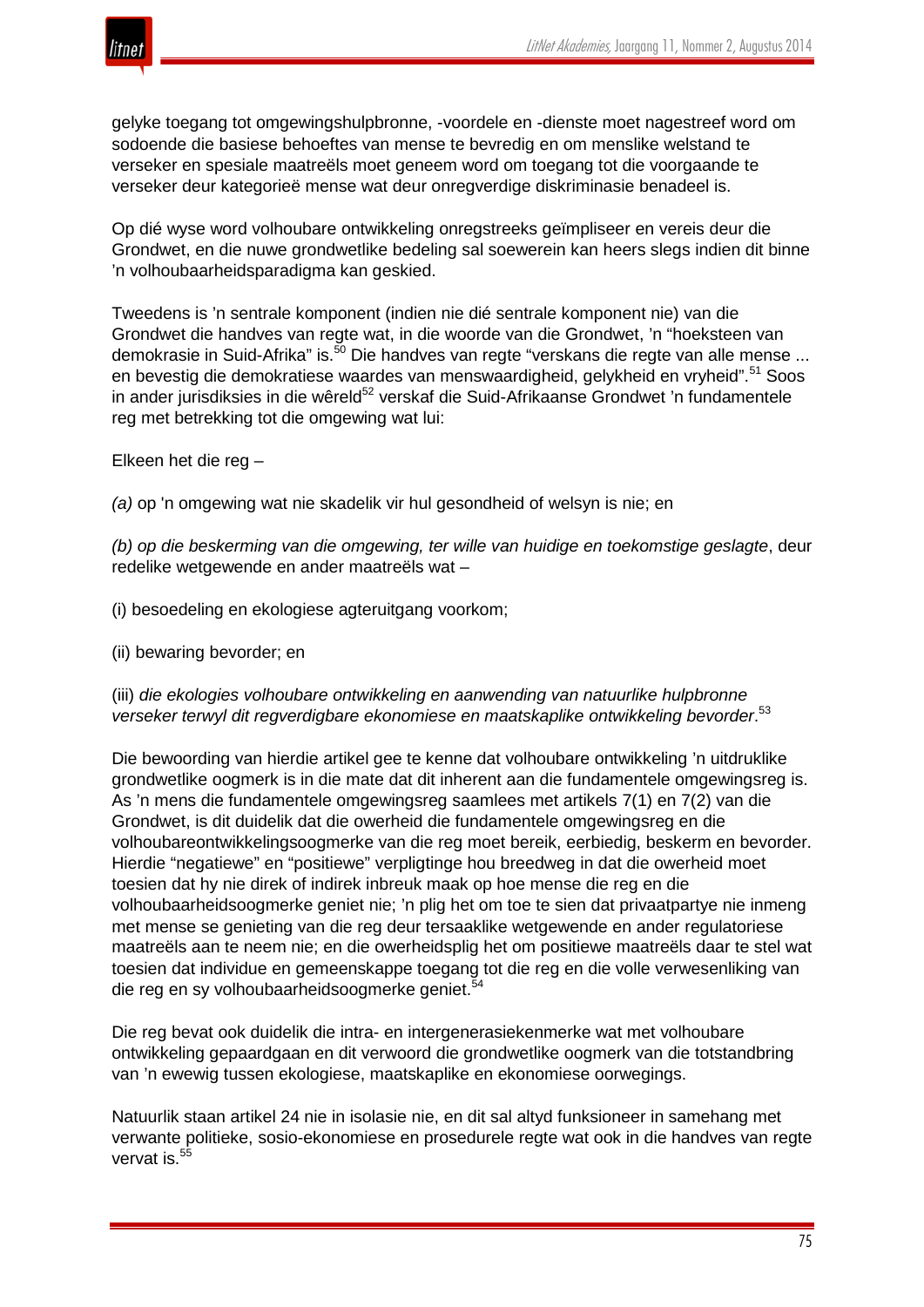Derdens word die verwesenliking van hierdie oogmerke van volhoubare ontwikkeling, in die grondwetlike konteks van die oppergesag van die reg vir die omgewing, grootliks oorgelaat aan omgewingswetgewing, soos die WNOB. Hierdie is Suid-Afrika se sentrale omgewingsraamwerkwet en word geag uitvoering te gee aan die omgewingsreg en die hoër grondwetlike ideale wat met dié reg verband hou.<sup>56</sup> Die WNOB omskryf volhoubare ontwikkeling as "die integrasie van maatskaplike, ekonomiese en omgewingsfaktore in die beplanning, implementering en besluitneming ten einde te verseker dat ontwikkeling huidige en toekomstige geslagte dien".<sup>57</sup> Die wet beskou volhoubare ontwikkeling dus as 'n proses en 'n balanseermaatreël wat daarna streef om maatskaplike, ekonomiese en ekologiese faktore in die bestuur van ontwikkeling in die breedste sin in ag te neem ten einde inter- en intragenerasiegeregtigheid te verseker. Om die volhoubaarheid van ontwikkeling te beoordeel, noem die wet in artikel 2(4) 'n aantal faktore wat deur die owerheid oorweeg moet word. Hierdie faktore sluit in: die versteuring van ekosisteme en die verlies aan biodiversiteit moet verhinder word, of waar dit nie moontlik is nie, verminder of geremedieer word; besoedeling en omgewingsagteruitgang moet verhinder, of waar dit nie moontlik is nie, verminder of geremedieer word; die versteuring van landskappe en terreine wat die land se kulturele erfenis is, moet verhinder, of waar dit nie moontlik is nie, verminder of geremedieer word; afval moet verhinder word, of waar dit nie moontlik is nie, moet afval verminder en hergebruik of herwin word en op 'n verantwoordelike wyse weggedoen word; die gebruik en ontginning van niehernubare natuurlike hulpbronne (soos steenkool, olie en aardgas) moet verantwoordelik en redelik wees met deeglike oorweging van die gevolge van die hulpbron se uitputting; die ontwikkeling, gebruik en ontginning van hernubare hulpbronne (byvoorbeeld lug en water), en die ekosisteme waarvan hulle deel is, mag nie die minimumvlak oorskry wat hul integriteit sal bedreig nie; 'n risikosensitiewe en versigtige benadering moet gevolg word wat die beperkinge van huidige kennis en die gevolge van besluite en handelinge deeglik in ag neem; en die negatiewe impakte op die omgewing en op mense se omgewingsregte moet voorsien en verhoed word, en waar dit nie moontlik is nie, moet hierdie impakte verminder en geremedieer word. Hierdie gedetailleerde faktore ter oorweging van volhoubaarheid dien as statutêre implementeringsriglyne vir die verwesenliking van die oorkoepelende grondwetlike ideaal van volhoubare ontwikkeling.

Vierdens werk daardie bepalings van die Grondwet wat die inkorporering van internasionale omgewingsreg, en meer spesifiek, die internasionaalregtelike beginsel van volhoubare ontwikkeling, bewerkstellig, ook aktief mee om volhoubare ontwikkeling grondwetlik te verskans. Volhoubare ontwikkeling is maar een van talle omgewingsbestuursbeginsels wat uitgestip word in artikel 2 van die WNOB. Ander sluit in die besoedelaar-betaal-beginsel (*polluter pays principle*), die voorsorgbeginsel (*precautionary principle*), die voorkomingsbeginsel (*preventive principle*), die lewensiklusaanspreeklikheidsbeginsel (*life cycle liability principle*), die beginsel van die beste en mees praktiese omgewingsopsie (*best practicable environmental option*), en die sorgpligbeginsel (*duty of care principle*). Hierdie beginsels is, net soos volhoubare ontwikkeling, nie uniek Suid-Afrikaanse skeppings nie. Hulle is afkomstig vanuit die korpus van internasionale omgewingsreg<sup>58</sup> en is opgeneem in die WNOB omdat sodanige inkorporasie breedweg strook met die grondwetlike en algemene oop en verwelkomende houding van die Suid-Afrikaanse reg teenoor internasionale reg.<sup>59</sup> So byvoorbeeld verklaar artikel 233 van die Grondwet dat wanneer enige wetgewing geïnterpreteer word, alle howe enige redelike interpretasie van daardie wetgewing wat strook met internasionale reg, moet verkies bo enige interpretasies daarvan wat onbestaanbaar is met internasionale reg. Howe is selfs grondwetlik verplig om internasionale reg in ag te neem tydens interpretasie van die handves van regte, en hulle het 'n diskresie om buitelandse reg in sodanige gevalle in ag te neem.<sup>60</sup> Hierdie benadering is deur die konstitusionelehof bevestig in *S v Makwanyane* met die verklaring dat "[i]nternational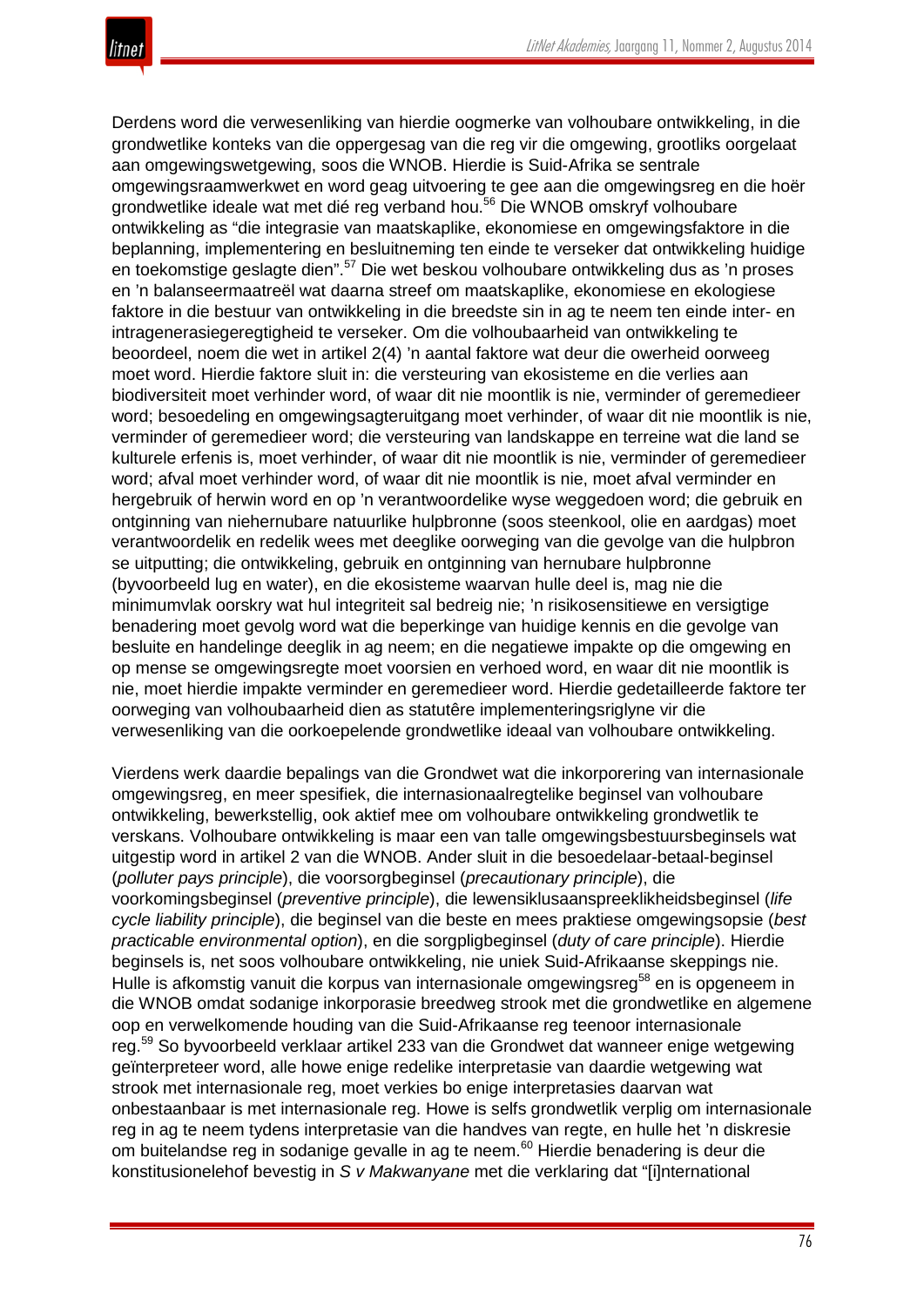

agreements and customary international law accordingly provide a framework within which [the Bill of Rights] can be evaluated and understood ... [and] may provide guidance as to the correct interpretation of particular provisions of [the Bill of Rights]".<sup>61</sup> Die mate waarin die howe daarin geslaag het om die bepalings van internasionale omgewingsreg wat te make het met volhoubare ontwikkeling in ag te neem tydens die interpretasie van grondwetlike omgewingsbelange, sal in afdeling 5 hier onder duidelik word.

Vyfdens gee niks in die reg, of enige ander bepaling van die Grondwet, te kenne dat 'n mens 'n "reg op volhoubare ontwikkeling" het nie, ondanks die sterk taal ten gunste van volhoubare ontwikkeling. 'n Mens het slegs 'n reg om die beskerming van die omgewing te eis, wat weer bewerkstellig moet word deur middel van wetgewende en "ander" maatreëls wat volhoubare ontwikkeling moet verseker. Nietemin verplig die reg die staat om volhoubare ontwikkeling te verseker deur wetgewende en ander maatreëls wat die omgewing moet beskerm, ook in temporele opsig, deur bewaring te bevorder en 'n balans tussen ekologiese, maatskaplike en ekonomiese oorwegings te handhaaf.

Kortom, dus, neem volhoubare ontwikkeling as 'n element van omgewingskonstitusionalisme in Suid-Afrika party van die prosedurele en substantiewe kenmerke van die oppergesag van die reg vir die omgewing aan. As 'n grondwetlike kwessie is volhoubare ontwikkeling dus regstreeks verwant aan die oppergesag van die reg vir die omgewing. Dit beliggaam die prosedurele aspekte van die oppergesag van die reg vir die omgewing in die mate dat dit 'n standaard stel vir die instel en toepassing van redelike wetgewende en ander administratiewe maatreëls wat die beskerming van die omgewing vir die huidige en toekomstige geslagte ten doel moet hê. Dit word vermag deur die inhoud en oogmerke van die omgewingsreg te gebruik as die heersende standaard of grondlyn vir die oppergesag van die reg vir die omgewing. Daarbenewens moet alle wetgewende en administratiewe maatreëls sekere substantiewe oogmerke bereik, wat onder andere beter omgewingsgehalte, verbeterde gesondheid en welsyn, minder besoedeling en 'n regverdige verspreiding van omgewingsvoordele insluit. Indien 'n owerheidsliggaam dus versuim om wetgewing af te kondig wat aan hierdie prosedurele en substantiewe vereistes voldoen, kan daardie wetgewing heel moontlik strydig wees met die oppergesag van die reg vir die omgewing. Indien 'n administratiewe besluit geneem word kragtens wetgewing wat byvoorbeeld mynbou in 'n ekologies sensitiewe gebied toelaat, en indien daardie besluit nie die uitwerking daarvan op huidige en toekomstige geslagte in ag neem nie, kan dit insgelyks 'n skending van die oppergesag van die reg vir die omgewing wees. Of waar toestemming vir byvoorbeeld breking in ekologies sensitiewe gebiede oorweeg moet word, sal dit binne 'n omgewingskonstitusionalisme-paradigma, waar die oppergesag van die reg vir die omgewing hoogty vier, nie slegs sosio-ekonomiese belange wees wat die swaarste gaan weeg nie, maar in gelyke mate ook omgewingsbelange. Nog belangriker: in die gevalle waar afwykings van die oppergesag van die reg vir die omgewing blyk, sal dit moontlik wees om die wetgewing en administratiewe besluite ongrondwetlik en ongeldig te verklaar.<sup>62</sup>

# **5. 'n Geregtelike evaluering**

In watter mate het grondwetlike verskansing van volhoubare ontwikkeling bygedra tot die handhawing van die oppergesag van die reg vir die omgewing in Suid-Afrika? In die rigtinggewende beslissing in *BP Southern Africa v MEC for Agriculture, Conservation, Environment and Land Affairs* ("*BP Southern Africa*")<sup>63</sup> het die applikant (die petroleummaatskappy BP Suider-Afrika) by die owerheid (die Gautengse provinsiale omgewingsowerheid en respondent) aansoek gedoen om 'n omgewingsmagtiging om 'n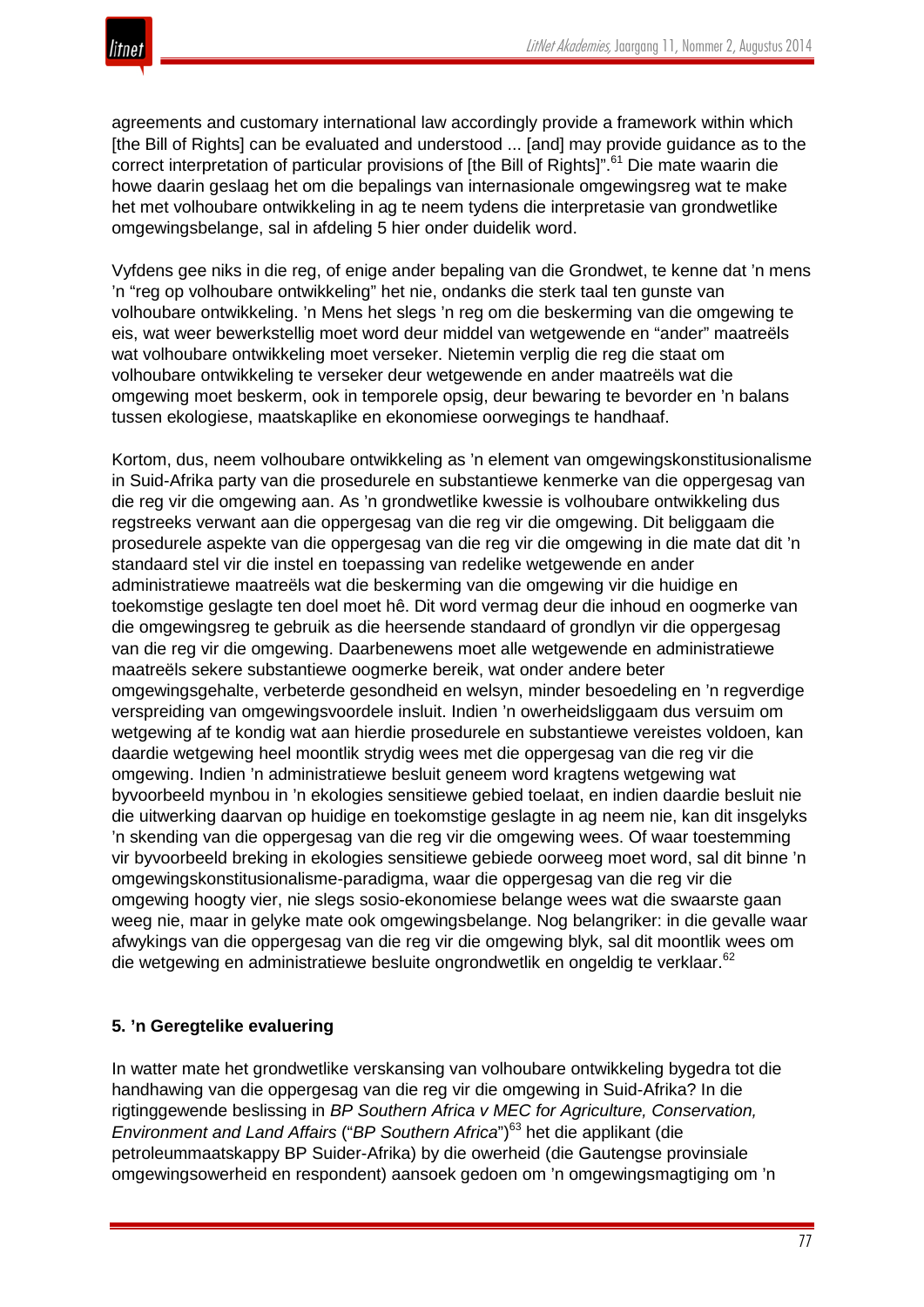

vulstasie op te rig en te bedryf wat naby aan ander vulstasies geleë sou wees. Die omgewingsowerheid het die magtiging geweier, onder meer omdat daar reeds twee vulstasies naby aan die beoogde ontwikkeling geleë was en die owerheid van mening was dat dit 'n nadelige omgewings- én sosio-ekonomiese uitwerking sou hê. BP het aangevoer dat die omgewingsowerheid nie die bevoegdheid gehad het om oor sosio-ekonomiese aangeleenthede te besluit nie en dat sy mandaat slegs omgewingsaangeleenthede ingesluit het. BP stel dit so:

[T]he department's refusal of its application had been its desire to regulate the economy so as to protect the commercial interests of existing filling stations. Such commercial interests … were a socio-economic consideration which were unrelated to and had no significant relationship to the environment and which the department had therefore not been entitled to take into account in reaching its decision.<sup>64</sup>

Die hooggeregshof verskil met BP en bevind dat die omgewingsowerheid se mandaat ook 'n evaluering van sosio-ekonomiese oorwegings insluit wanneer hy die omgewingsinvloed moet evalueer:

[E]nvironmental rights requirements should be part and parcel of the factors to be considered without any *a priori* grading of the rights. It will require a balancing of rights where competing interests and norms are concerned. This is in line with the injunction in s 24*(b)*(iii) that *ecologically sustainable development and the use of natural resources are to be promoted jointly with justifiable economic and social development. The balancing of environmental interests with justifiable economic and social development is to be conceptualised well beyond the interests of the present living generation*. This must be correct since s 24*(b)*requires the environment to be protected for the benefit of "present and future generations".<sup>65</sup>

Volhoubare ontwikkeling behels na die mening van die hof talle faktore, insluitende die behoefte om natuurlike stelsels tot voordeel van toekomstige geslagte te bewaar; die doelwit van die ontginning van natuurlike hulpbronne op billike, volhoubare, oordeelkundige, rasionele, verstandige en gepaste wyse; en die behoefte om te verseker dat omgewingsoorwegings by ekonomiese en ander ontwikkelingsoorwegings ingesluit word.<sup>66</sup>

Hierdie uitleg stem ooreen met die grondwetlike trefwydte, inhoud en betekenis van volhoubare ontwikkeling, en dit laat die hof tot die volgende slotsom kom:

It has been held that the goal of attaining sustainable development is likely to play a major role in determining important environmental disputes in the future. This is so because sustainable development constitutes an integral part of modern international law and will balance the competing demands of development and environmental protection. *The concept of "sustainable development" is the fundamental building block around which environmental legal norms have been fashioned, both internationally and in South Africa*, and is reflected in s 24*(b)*(iii) of the Constitution. Pure economic principles will no longer determine, in an unbridled fashion, whether a development is acceptable. Development, which may be regarded as economically and financially sound, will, in future, be balanced by its environmental impact, taking coherent cognisance of the principle of intergenerational equity and sustainable use of resources in order to arrive at an *integrated management of the environment, sustainable development and socio-economic concerns*. 67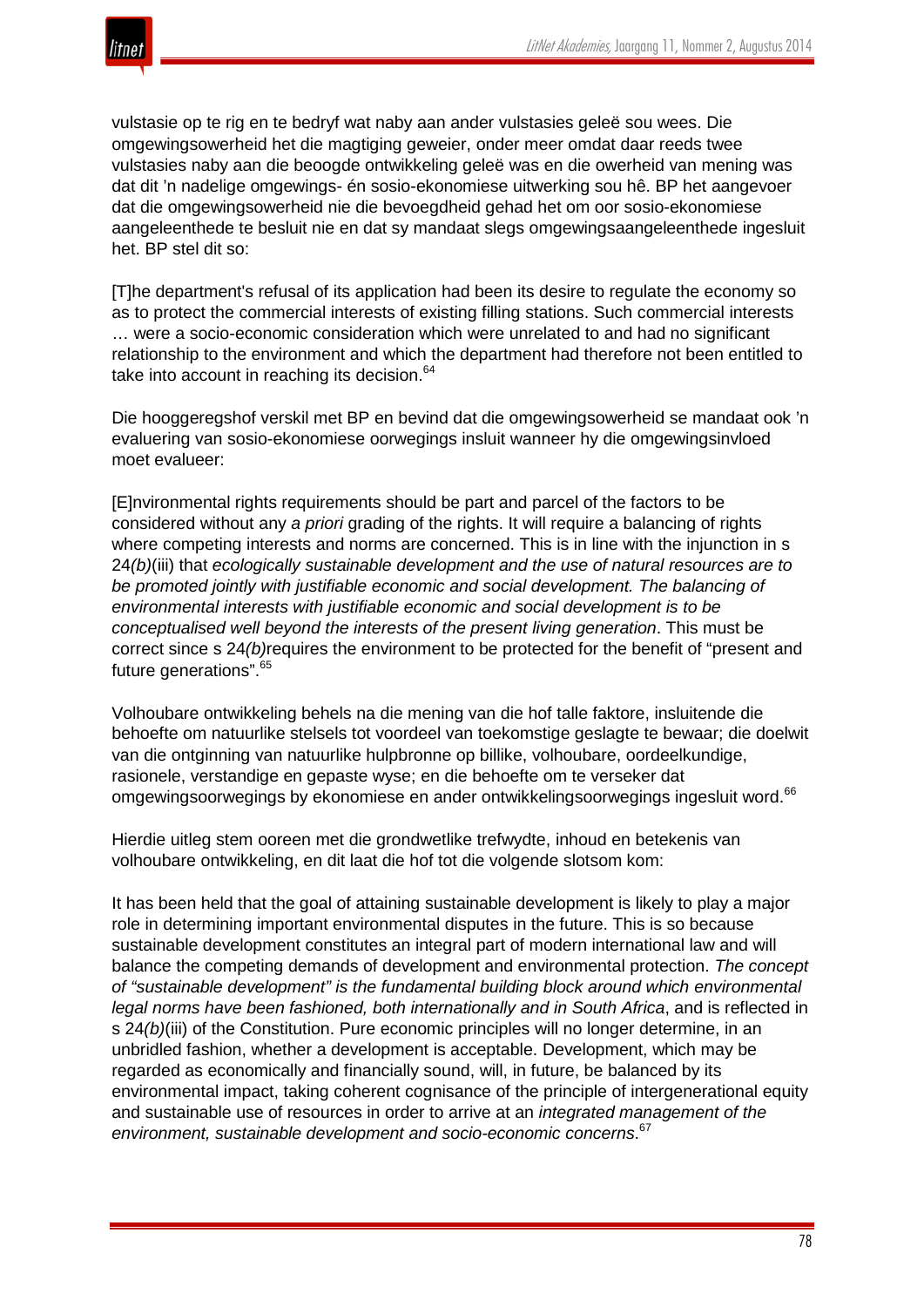Meer onlangs het die konstitusionele hof die konsep volhoubare ontwikkeling op 'n selfs nog meer diepgaande wyse aangewend in *Fuel Retailers Association of Southern Africa v Director General: Environmental Management, Department of Agriculture, Conservation and Environment, Mpumalanga Province* ("*Fuel Retailers*").<sup>68</sup> Soos die*BP Southern Africa*uitspraak het *Fuel Retailers* gehandel oor die aard en omvang van die verpligtinge van omgewingsowerhede wanneer hul besluite neem wat die omgewing kan raak. Meer bepaald was die wisselwerking tussen maatskaplike en ekonomiese ontwikkeling enersyds en die beskerming van die omgewing by die besluitneming andersyds ter sake.<sup>69</sup>

Soos in *BP Southern Africa* het 'n ontwikkelaar aansoek gedoen om 'n omgewingsmagtiging om 'n vulstasie op te rig. Mpumalanga se omgewingsowerheid (die respondent) het die magtiging verleen, maar die applikant (die Brandstofkleinhandelaarsvereniging) het teen dié besluit geappelleer. Een van die appèlgronde was dat die behoefte, wenslikheid en volhoubaarheid van die beoogde vulstasie nie deur die owerheid in ag geneem is nie en, soos in *BP Southern Africa*, dat die beoogde vulstasie naby aan ander vulstasies geleë sou wees wat reeds voldoende in die behoeftes van die gemeenskap voorsien het. Die applikant het by die konstitusionele hof aansoek gedoen om hersiening van die owerheid se besluit om die vulstasie toe te laat en wel op grond van die betoog dat die omgewingsowerheid nié die sosio-ekonomiese uitwerking van die vulstasie oorweeg het nie, hoewel hy klaarblyklik statutêr verplig was om dit te doen. Die owerheid was egter van mening dat dit nie vir hom nodig was om dit te doen nie, aangesien 'n ander omgewingsowerheid (die munisipaliteit) reeds die behoefte aan en wenslikheid van die beoogde vulstasie oorweeg het. Dit was soortgelyk aan die sosio-ekonomiese oorwegings wat reeds oorweeg is. Die konstitusionele hof bevind ten slotte dat die omgewingsowerheid die aard van sy verpligtinge ingevolge die WNOB verkeerd vertolk het en gevolglik versuim het om sy oordeel uit te oefen ten opsigte van die sosio-ekonomiese uitwerking van die beoogde vulstasie.

In sy beslissing bevestig die hof dat die WNOB voorsiening maak vir volhoubare ontwikkeling wat van omgewingsowerhede vereis om die maatskaplike, ekonomiese én omgewingsinvloed van 'n beoogde aktiwiteit te oorweeg, met inbegrip van die nadele en voordele daarvan.<sup>70</sup> Belangrik is dat die hof ook bevestig dat volhoubare ontwikkeling 'n grondwetlike aangeleentheid is:

This case raises an important question concerning the obligation of State organs when making decisions that may have a substantial impact on the environment … The need to protect the environment cannot be gainsaid. So, too, is the need for social and economic development. How these two compelling needs interact, their impact on decisions affecting the environment and the obligations of environmental authorities in this regard, are *important constitutional questions.*<sup>71</sup>

Dit illustreer die merkwaardige erkenning deur die konstitusionele hof van volhoubare ontwikkeling in die grondwetlike konteks: die hof erken dat volhoubare ontwikkeling 'n "hoër" grondwetlike vraagstuk is en nie bloot 'n beleidsaangeleentheid of statutêre maatreël nie. Dit toon dat die verpligting om volhoubare ontwikkeling te verseker nie bloot aangeneem kan word nie, maar dat die een of ander doelbewuste reguleringstussenkoms – omgewingsbestuurstussenkoms, om die wet se terminologie te gebruik– vereis word; volhoubare ontwikkeling skep dus reguleringsverpligtinge waarin die plig om maatskaplike, ekonomiese en ekologiese belange te oorweeg en op te weeg sentraal staan.

Die hof ondersoek daarna volhoubare ontwikkeling indringend en bevind dat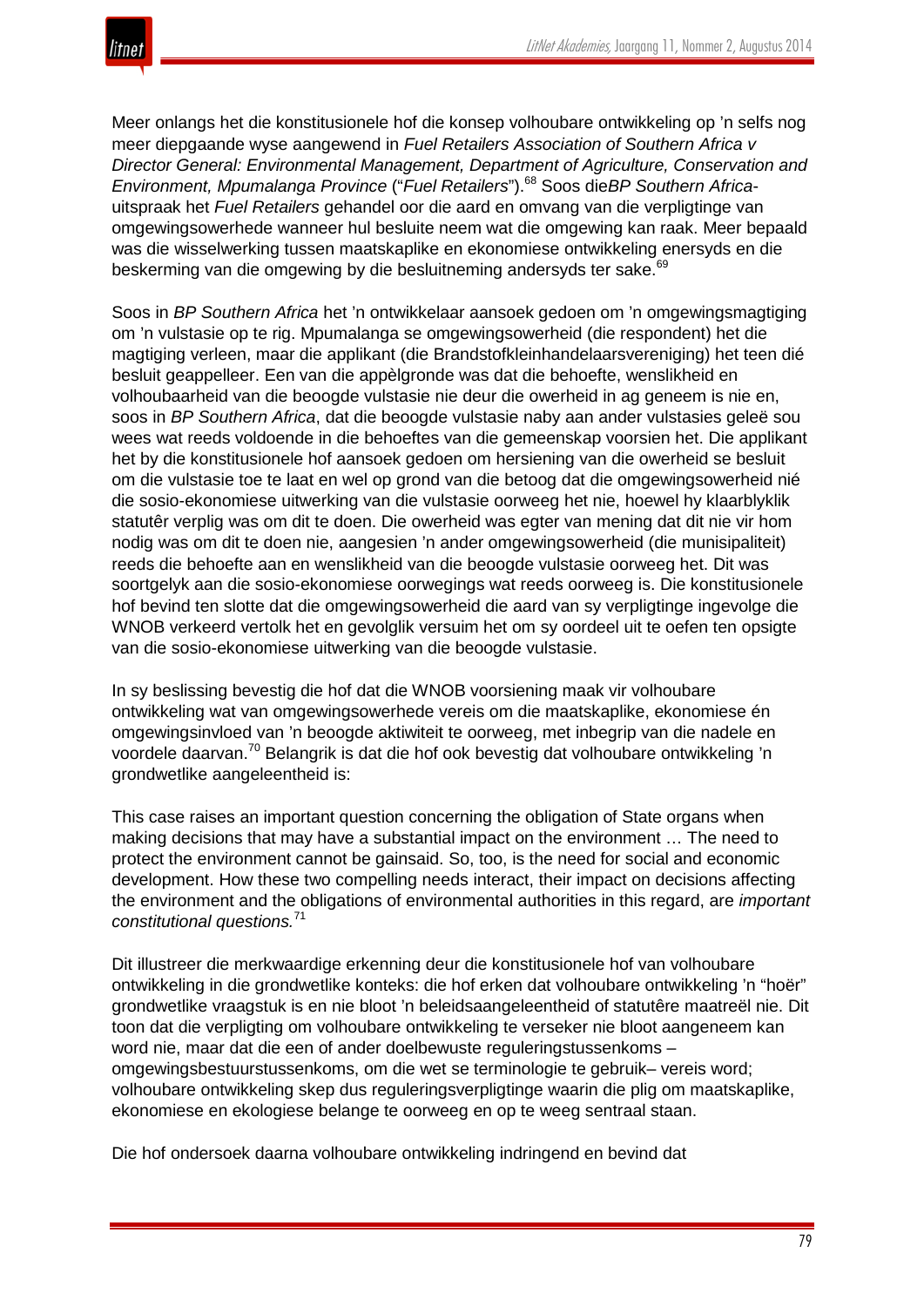



development cannot subsist upon a deteriorating environmental base. Unlimited development is detrimental to the environment and the destruction of the environment is detrimental to development. Promotion of development requires the protection of the environment. Yet the environment cannot be protected if development does not pay attention to the costs of environmental destruction. The environment and development are thus inexorably linked.<sup>72</sup>

Die hof se aanslag tot die interpretasie van volhoubare ontwikkeling is sterk beïnvloed deur internasionale omgewingsreg. Die hof verklaar:

Sustainable development is an evolving concept of international law … As in international law, the concept of sustainable development has a significant role to play in the resolution of environmentally related disputes in our law. It offers an important principle for the resolution of tensions between the need to protect the environment on the one hand, and the need for socio-economic development on the other hand.<sup>73</sup>

Daar word met goedkeuring verwys na die Verenigde Nasies se Konferensie oor die Menslike Omgewing, 1972; die Verenigde Nasies se Konferensie oor die Omgewing en Ontwikkeling, 1992; en die Wêreldspitsberaad oor Volhoubare Ontwikkeling, 2002 in Johannesburg, asook na hierdie konferensies se verklarings wat geag word deel te vorm van internasionale "soft law", en in sommige gevalle selfs as internasionale gewoontereg.74Opsommenderwys meen die hof dat hierdie konferensies en hul verklarings volhoubare ontwikkeling soos volg skets: daar is 'n verhouding tussen ontwikkeling en die omgewing wat spesifiek opgesluit lê in die oorweging dat ontwikkeling versoenbaar moet wees met die behoefte om die omgewing te beskerm en laasgenoemde selfs te verbeter; volhoubare ontwikkeling is 'n wêreldprioriteit; 'n meer daadwerklike fusie of samevloei van ontwikkeling aan die een kant en omgewingsbewaring aan die ander kant moet bereik word; nuwe vorme van ontwikkeling wat produksie met hulpbronbeskerming integreer, is van kardinale belang; die reg op ontwikkeling moet vervul word op só 'n wyse dat die ontwikkelings- en omgewingsbehoeftes van huidige en toekomstige generasies op 'n redelike en regverdige wyse bereik word; en ten einde volhoubare ontwikkeling te bereik, moet omgewingsbeskerming 'n integrale deel van ontwikkelingsprosesse vorm.<sup>75</sup>

Terwyl die hof tereg daarop wys dat internasionale omgewingsreggeleerdes huiwerig is om volhoubare ontwikkeling meer presies te definieer, dui hy aan dat die beginsel verstaan moet word aan die hand van algemeen geldende "elemente" wat in samehang met die voorafgaande skets van volhoubare ontwikkeling sal geld: die beginsel voorsien die integrasie van omgewingsbewaring met ekonomiese ontwikkeling en die volhoubare gebruik van natuurlike hulpbronne; die reg op ontwikkeling; die strewe na gelykheid in die gebruik en toewysing van natuurlike hulpbronne; die noodsaaklikheid om natuurlike hulpbronne vir huidige en toekomstige generasies te beskerm; en die noodsaaklikheid om die reëls van internasionale reg op 'n geïntegreerde en sistematiese wyse te interpreteer en te implementeer.<sup>76</sup>

Met verwysing na die internasionaalregtelike dokument wat oorspronklik die beginsel van volhoubare ontwikkeling geskep het, bevestig die hof met 'n aanhaling uit die Brundtlandkommissieverslag dat die ekonomie nie net die voortbring van welvaart behels en die ekologie nie net die beskerming van die omgewing nie, maar dat hulle albei ewe relevant is by die verbetering van die mens se lot.<sup>77</sup> en voeg by: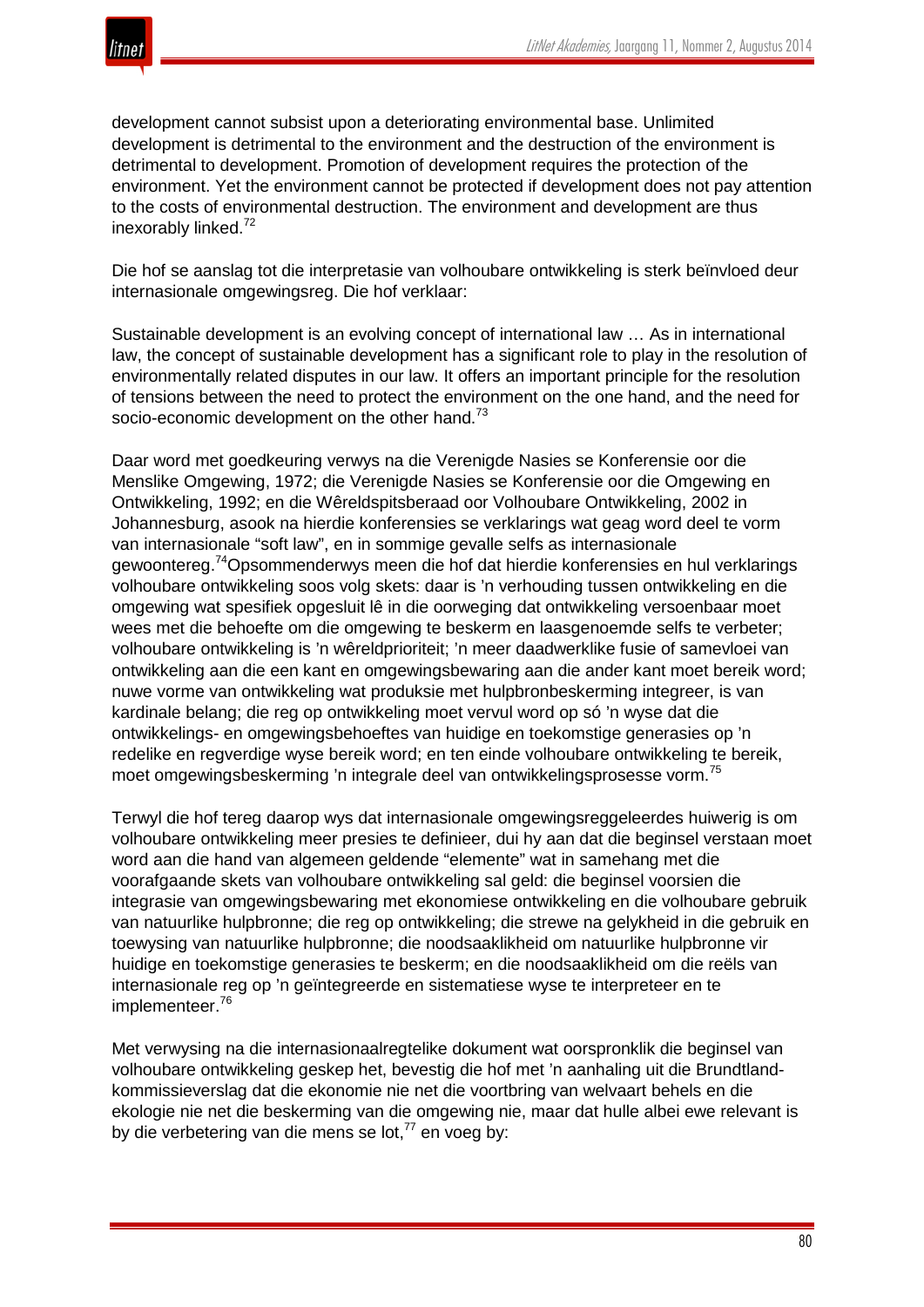

The idea that development and environmental protection must be reconciled is central to the concept of sustainable development. At the core of this Principle [sic] is the principle of integration of environmental protection and socio-economic development … The practical significance of the integration of the environmental and developmental considerations is that environmental considerations will now increasingly be a feature of economic and development policy.<sup>78</sup>

Hier verleen die hof duidelik erkenning daaraan dat sosio-ekonomiese ontwikkeling nie van ekologiese oorwegings geskei kan word nie. In hierdie opsig is volhoubare ontwikkeling nie net 'n grondwetlike oogmerk nie, maar ook 'n bemiddelingsbeginsel en 'n benadering om geskille by te lê wat onvermydelik tussen mededingende maatskaplike, ekonomiese en ekologiese oorwegings ontstaan. Met verwysing na die uitspraak van die internasionale geregshof in *Gabcíkovo-Nagymaros Project (Hungary/Slovakia)*, 199779 sê die hof uitdruklik dat die integrasiebeginsel die behoefte aan die versoening en akkommodering van dié drie pilare van volhoubare ontwikkeling impliseer en dat volhoubare ontwikkeling 'n raamwerk verskaf vir die versoening van sosio-ekonomiese ontwikkeling en omgewingsbewaring.<sup>80</sup>

#### **6. Slotsom**

Bostaande ontleding gee te kenne dat volhoubare ontwikkeling 'n beduidende rol in die handhawing van die oppergesag van die reg vir die omgewing in Suid-Afrika kan speel. In die eerste plek het die howe volhoubare ontwikkeling duidelik as 'n grondwetlike oogmerk, en selfs 'n ideaal, gekenmerk wat in samehang met die hoër ideale van konstitusionalisme en die oppergesag van die reg die oogmerke van die omgewingsreg en, meer algemeen, omgewingsbeskerming moet nastreef. Deur 'n grondwetlike lens gesien, is volhoubare ontwikkeling deel van die reg wat die hoogste reg in die land is; van die grondwetlike reg wat moeilik is om te wysig of te herroep; van die reg wat politieke mag en owerheidsgesag beperk; van die reg wat die lewende reg van die mense weerspieël en sy legitimiteit van 'n sosiale kontrak aflei; en van die reg wat 'n etiese kern het in die vorm van universele basiese regte en "hoër" grondwetlike waardes. 81

Tweedens strook Suid-Afrika se benadering om volhoubare ontwikkeling grondwetlik en statutêr te verskans, breedweg met internasionale omgewingsreg. Behalwe die bindende aard daarvan in baie gevalle, is internasionale omgewingsreg ook daar om 'n interpreteringsraamwerk te verskaf aan plaaslike howe in hul pogings om die oppergesag van die reg vir die omgewing deur middel van volhoubare ontwikkeling te handhaaf. Behalwe die ooglopende voordele wat hierdie "internasionaal-vriendelike" benadering inhou, bied dit ook die moontlikheid vir die Suid-Afrikaanse reg om te verbeter deur beste internasionale praktyke en standaarde ten aansien van omgewingskonstitusionalisme by die plaaslike regsorde in te voer.

In die derde plek moet die owerheid "ontwikkeling" benader volgens die driepilaarmanifestasie daarvan. Wanneer die owerheid dus 'n beoogde ontwikkeling moet magtig, sal hy die maatskaplike, ekonomiese en ekologiese aspekte van daardie ontwikkeling moet oorweeg. Hierdie "integrasie"-vereiste is verpligtend van aard en die wesenlikheid daarvan is onmiskenbaar.<sup>82</sup> Desondanks is daar in enige volhoubaarheidsevaluering deur owerhede of die howe niks absoluuts nie, en daar kan ook nie wees nie. Hoewel dit heel moontlik is dat geen ontwikkeling enige ekologiese voordele sal inhou nie, moet sosio-ekonomiese ontwikkeling, waar gepas, ook toegelaat word as dit regverdigbaar is:<sup>83</sup>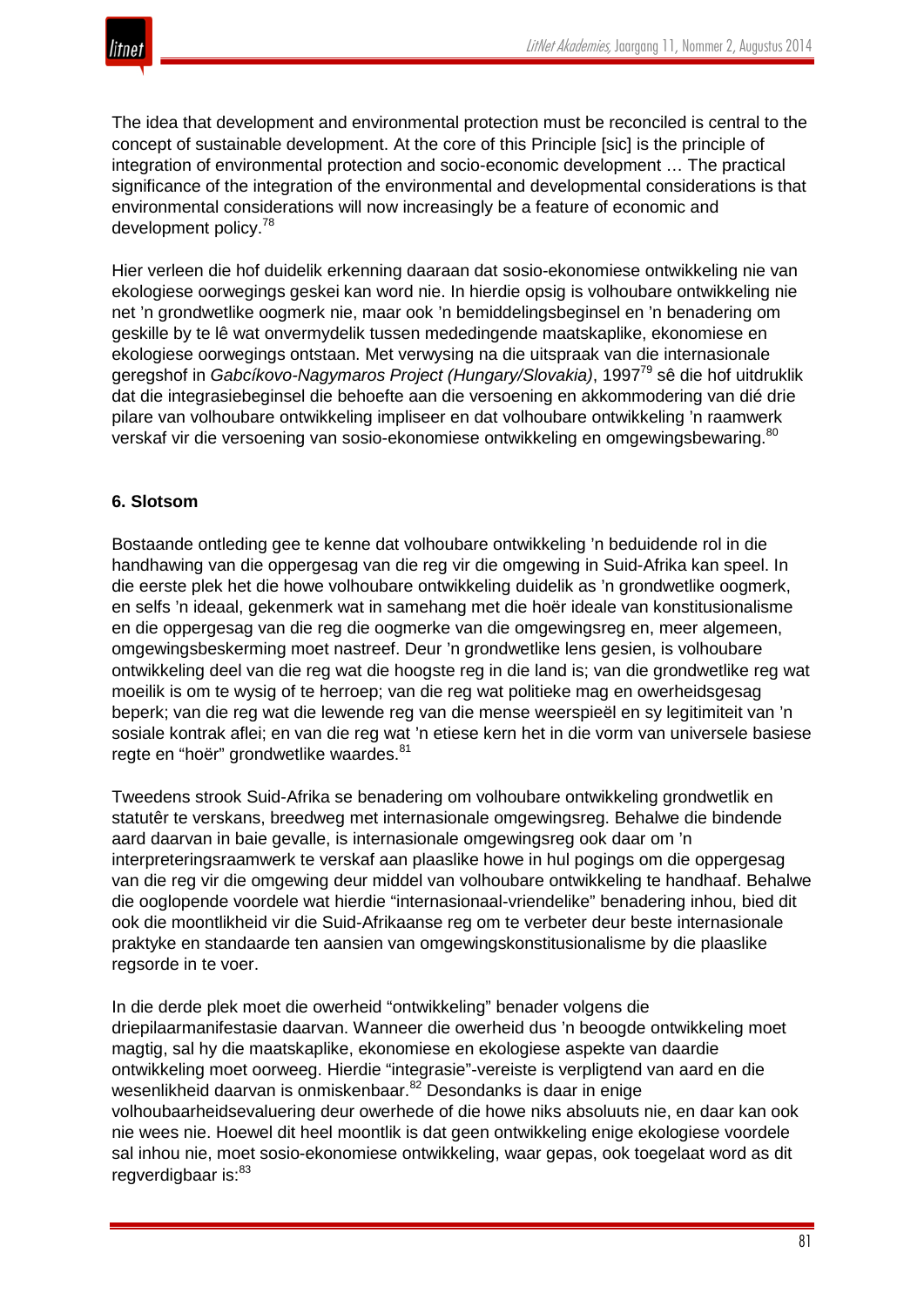

Sustainable development does not require the cessation of socio-economic development but seeks to regulate the manner in which it takes place. It recognises that socio-economic development invariably brings risk of environmental damage as it puts pressure on environmental resources. It envisages that decision-makers guided by the concept of sustainable development will ensure that socio-economic developments remain firmly attached to their ecological roots and that these roots are protected and nurtured so that they may support future socio-economic developments.<sup>84</sup>

Op 'n baie praktiese wyse kan integrasie van omgewings- en sosio-ekonomiese belange geskied by wyse van, om maar enkele voorbeelde te noem, omgewingsimpakstudies soos deur die WNOB voorsien (soos die geval was in die twee sake hier bo bespreek):<sup>85</sup> by wyse van omgewingsvergunnings, -lisensies en -permitte met voorwaardes en voorskrifte wat die impakte van ontwikkeling op die omgewing verhoed, verminder en/of remedieer; en vanuit 'n privaatsektorperspektief, by wyse van die ISO 14001-omgewingbestuurstelsel.

Vierdens, indien die oppergesag van die reg vir die omgewing ook beteken dat omgewingsbelange ten koste van sosio-ekonomiese belange beskerm moet word, dan het volhoubare ontwikkeling 'n betekenisvolle rol gespeel om die howe van die balanserende maatreël te voorsien in hulle strewe om die oppergesag van die reg vir die omgewing te handhaaf. Die plig wat op die owerhede en die howe rus, eindig egter nie daar nie. Net so belangrik is die owerhede en howe se plig om die temporele aspekte van 'n ontwikkeling wat in billikheidsterme geklee is, te oorweeg, sowel in intra- as in intergenerasies in:

The very idea of sustainability implies continuity. It reflects a concern for social and developmental equity between generations, a concern that must logically be extended to equity within each generation. This concern is reflected in the principles of inter-generational and intra-generational equity which are embodied in both s 24 of the Constitution and the principles of environmental management contained in NEMA [oftewel die WNOB].<sup>86</sup>

Meer bepaald begin en eindig omgewingsbesorgdheid nie wanneer die beoogde ontwikkeling goedgekeur word nie. Dit is 'n deurlopende aangeleentheid: omgewingswetgewing lê 'n deurlopende, en dus noodwendig ontwikkelende, verpligting op ten einde die volhoubaarheid van die ontwikkeling te verseker.<sup>87</sup> Owerhede en howe sal dus 'n langtermynsiening van die uitwerking, koste en voordele van 'n ontwikkeling daarop moet nahou wanneer hulle volhoubare ontwikkeling gebruik as 'n mediërende, integrerende of versoenende benadering in regulering en geskilbeslegting.

In die vyfde plek is die feit dat die howe bereid is om as die bewakers van die oppergesag van die reg vir die natuur op te tree deur hulle ruim uitleg van volhoubare ontwikkeling, bemoedigend; dit slaan terug op die regsoewereiniteitsgedingvoering (*rule of law litigation*) in die VSA, soos vroeër verduidelik. Die konstitusionele hof het dit in *Fuel Retailers* bevestig deur 'n verwysing na die Johannesburgse beginsels wat die wêreldregtersimposium tydens die Wêreldspitsberaad oor Volhoubare Ontwikkeling in 2002 aangeneem het:

The role of the courts is especially important in the context of the protection of the environment and giving effect to the principle of sustainable development. The importance of the protection of the environment cannot be gainsaid. Its protection is vital to the enjoyment of the other rights contained in the Bill of Rights; indeed, it is vital to life itself. It must therefore be protected for the benefit of the present and future generations. The present generation holds the earth in trust for the next generation. This trusteeship position carries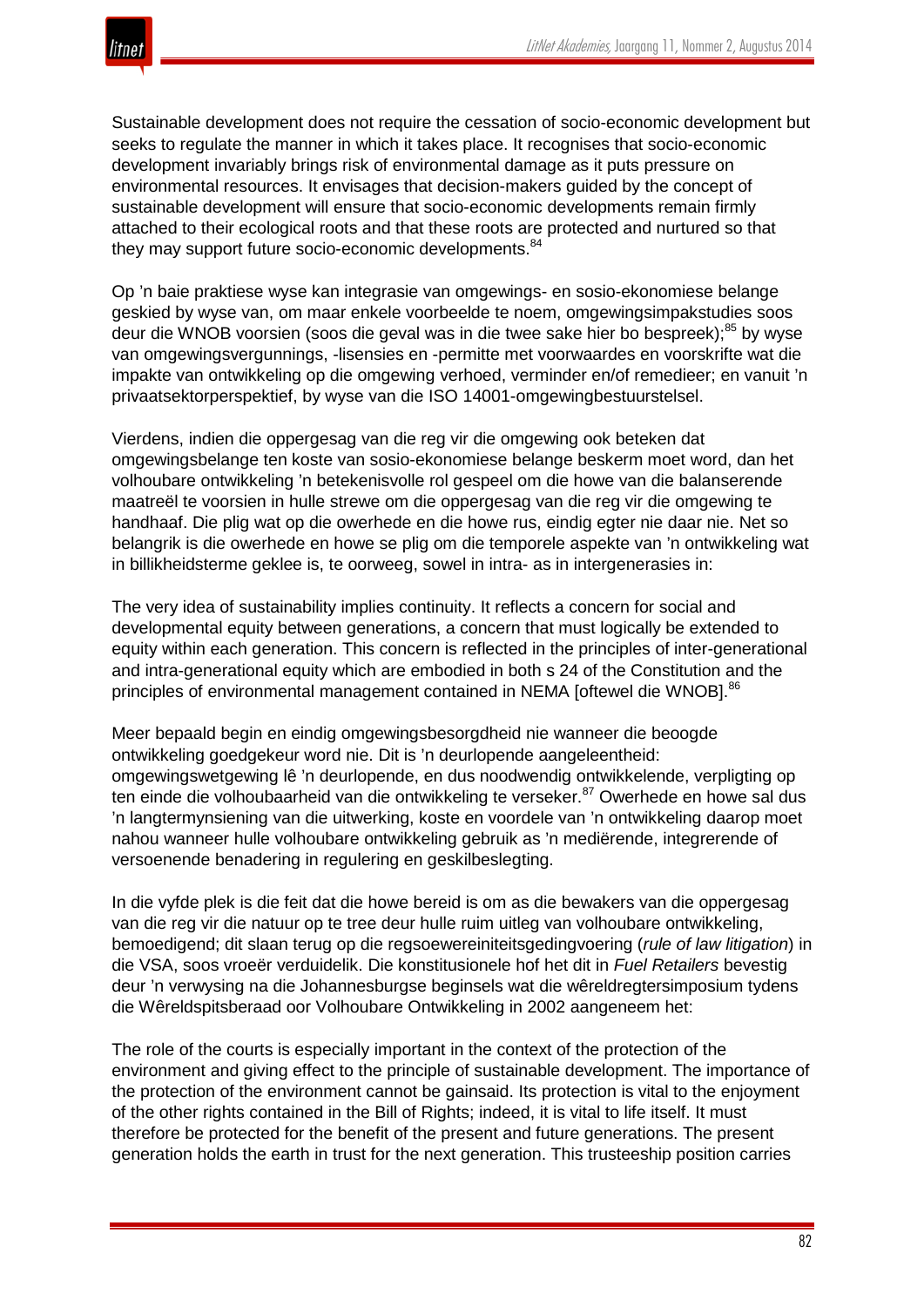

with it the responsibility to look after the environment. It is the duty of the Court to ensure that this responsibility is carried out.<sup>88</sup>

Hierdie toesigrol hou veel goeds in vir 'n bedeling van grondwetlike omgewingsregulering, wat daarna moet streef om die prosedurele en substantiewe aspekte van die oppergesag van die reg vir die omgewing te bevorder. Op grond van die *trias politica*-leerstuk wat self deel is van die grondwetlike raamwerk in Suid-Afrika, sal die howe waarskynlik slegs kan toesien dat die owerheid die veelvuldige elemente en doelwitte van volhoubare ontwikkeling nakom, en sal hulle nie maklik self besluite neem namens die owerheid oor hoe presies om uiting aan volhoubare ontwikkeling te gee nie. Met ander woorde, die howe sal die doelwit van volhoubare ontwikkeling soos wat dit manifesteer in die Suid-Afrikaanse reg, definieer, maar sal nie aan die owerheid voorskryf presies hoe om dit te bereik nie.

Gesamentlik beskou, veranker die Suid-Afrikaanse grondwetlike en statutêre regime op die oog af omgewingskonstitusionalisme voldoende in die plaaslike regsorde en het dit derhalwe die potensiaal om die "flou" konsep van volhoubare ontwikkeling weer "by te bring" deur dit grondwetlik in te klee. Omgekeerd dra die grondwetlike verskansing van volhoubare ontwikkeling, en die vernuwende wyse waarop die howe met volhoubare ontwikkeling omgaan, ongetwyfeld by tot respek vir die oppergesag van die reg vir die omgewing in die land, en hopelik tot die prosedurele en substantiewe vervulling van die oppergesag van die reg vir die omgewing. Die bewoording en interpretasie van volhoubare ontwikkeling as 'n konsep in Suid-Afrika dui daarop dat die owerheid en die howe dit beskou vanuit 'n antroposentries-gefundeerde en dus "swak" paradigma, en alhoewel ekologiesgeoriënteerde kommentators, soos ek self, só 'n benadering graag kritiseer, is dit uiters bemoedigend dat die konsep uitdrukking vind in die hoogste reg van die land, en dat die howe tot dusver nog nie geskroom het om die grondwetlike belang van volhoubare ontwikkeling te erken en af te dwing nie.

Alhoewel dit voor die *BP Southern Africa-* en *Fuel Retailers*-beslissing gelewer is, is die uitspraak van die hoogste hof van appèl in *Director: Mineral Development, Gauteng Region and Sasol Mining (Pty) Ltd v Save the Vaal Environment*<sup>89</sup> 'n tekenende bewys daarvan dat daar stadig maar seker 'n paradigmaskuif plaasvind ten aansien van die oriëntering van die regs- en reguleringsraamwerk in Suid-Afrika as gevolg van omgewingskonstitusionalisme en die grondwetlike verskansing van 'n fundamentele reg op die omgewing en volhoubare ontwikkeling:

What has to be ensured when application is made for the issuing of a mining licence is that development which meets present needs will take place without compromising the ability of future generations to meet their own needs (the criterion proposed in the Brundtland Report: World Commission on Environment and Development, "Our Common Future", Oxford University Press 1987). *Our Constitution, by including environmental rights as fundamental, justiciable human rights, by necessary implication requires that environmental considerations be accorded appropriate recognition and respect in the administrative processes in our country. Together with the change in the ideological climate must also come a change in our legal and administrative approach to environmental concerns*. 90

Volhoubare ontwikkeling is 'n fundamentele deel van omgewingskonstitusionalisme en dus ook 'n middel tot 'n doel: die handhawing van die oppergesag van die reg vir die omgewing in prosedurele en substantiewe sin, en dit kan ongetwyfeld bydra tot 'n verandering in die filosofiese grondslae en oriëntering van die omgewingsreg en die reguleringsraamwerk en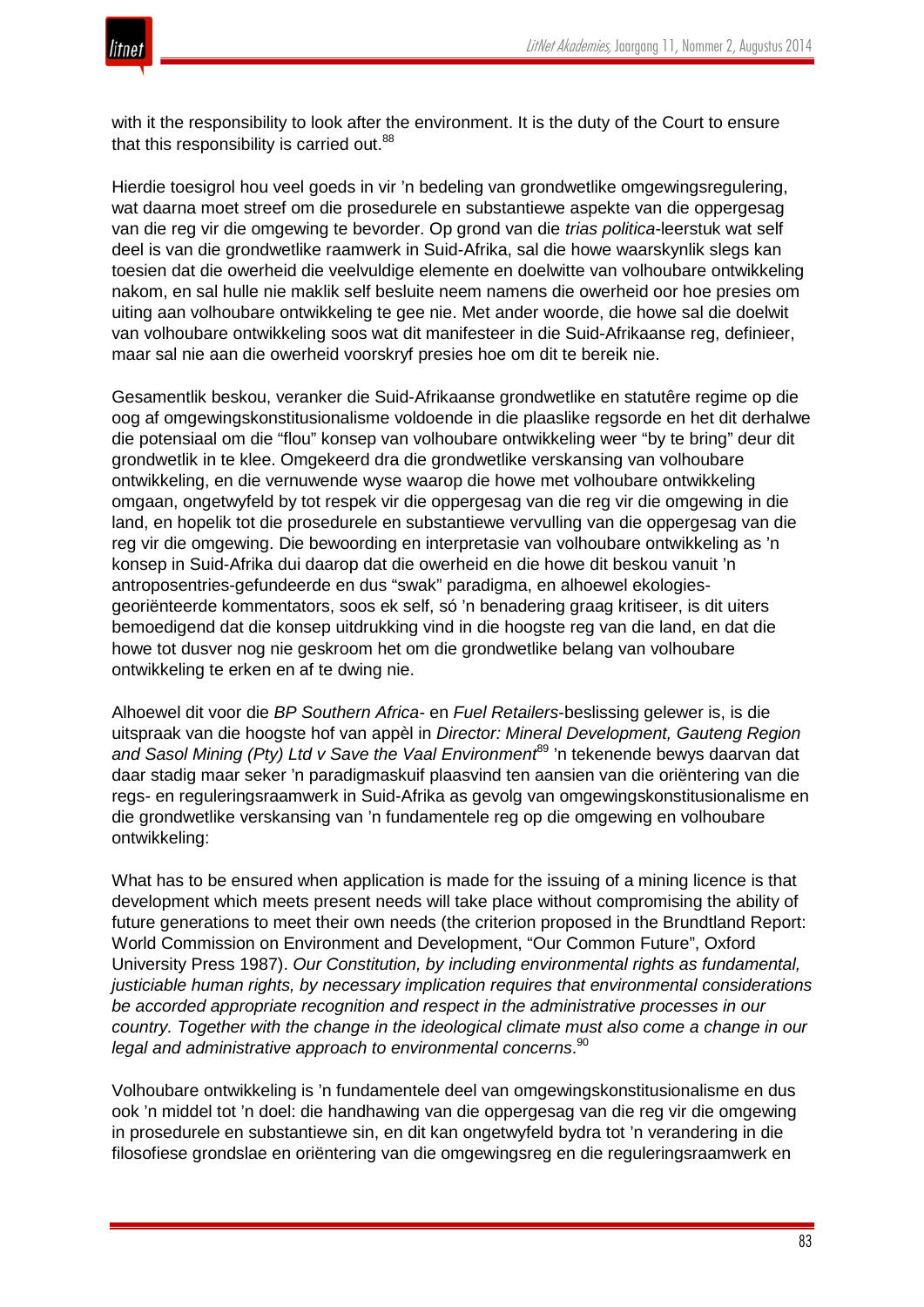

prosesse wat moet poog om sosio-ekonomiese groei te bevorder vir huidige en toekomstige geslagte binne die nou beperkings van skaars natuurlike hulpbronne.<sup>91</sup>

# **Bibliografie**

Barnard-Naudé, J. 2012 The post-apartheid legal order. In Humby e.a. (reds.) 2012.

Baumeister, H. (red.). 1994. *Wege zum Ökologischen Rechtsstaat: Umweltschutz ohne Ökodiktatur.*Taunusstein: Blottner.

Beyerlin, U. en T. Marauhn. 2011. *International environmental law.* Oxford: Hart.

Bosselmann, K. 1986. Eigene Rechte für die Natur? Ansätze einer ökologischen Rechtsauffassung. *Kritische Justiz*, 19:1–22.

—. 1992. *Im Namen der Natur: Der Weg zum ökologischen Rechtsstaat*. Bern: Scherz.

—. 1994. Der Ökologische Rechtsstaat: Versuch einer Standortbestimmung. In Baumeister (red.) 1994.

—. 1998. *Ökologische Grundrechte: Zum Verhältnis zwischen individueller Freiheit und Natur*. Baden-Baden: Nomos.

—. 2001. University and sustainability: compatible agendas? *Educational Philosophy and Theory*, 33(2):167–86.

—. 2008a. Human rights and the environment: redefining fundamental principles?http://www.ais.up.ac.za/health/blocks/HET870/Fundamentalprinciples.pdf (6 Januarie 2014 geraadpleeg).

—. 2008b. *The principle of sustainability: transforming law and governance.* Aldershot: Ashgate.

Boyd, D.R. 2011. *The environmental rights revolution: a global study of constitutions, human rights and the environment*. Vancouver: UCB Press.

Brown Weiss, E. 1989. *In fairness to future generations: international law, common patrimony; and intergenerational equity*. Dobbs Ferry: Transnational Publishers.

Chen, M. s.j. Rule of law and environmental policy stringency. http://web.uri.edu/isiac/files/wp10-3.pdf (6 Januarie 2014 geraadpleeg).

Currie, I. en J. de Waal. 2005. *The bill of rights handbook*. 5de uitgawe. Kaapstad: Juta.

Dugard, J. 2011. *International law: a South African perspective*. 4de uitgawe. Kaapstad: Juta.

Dyzenhaus, D. 2008. The pasts and future of the rule of law in South Africa. *South African Law Journal*, 124(4):734–61.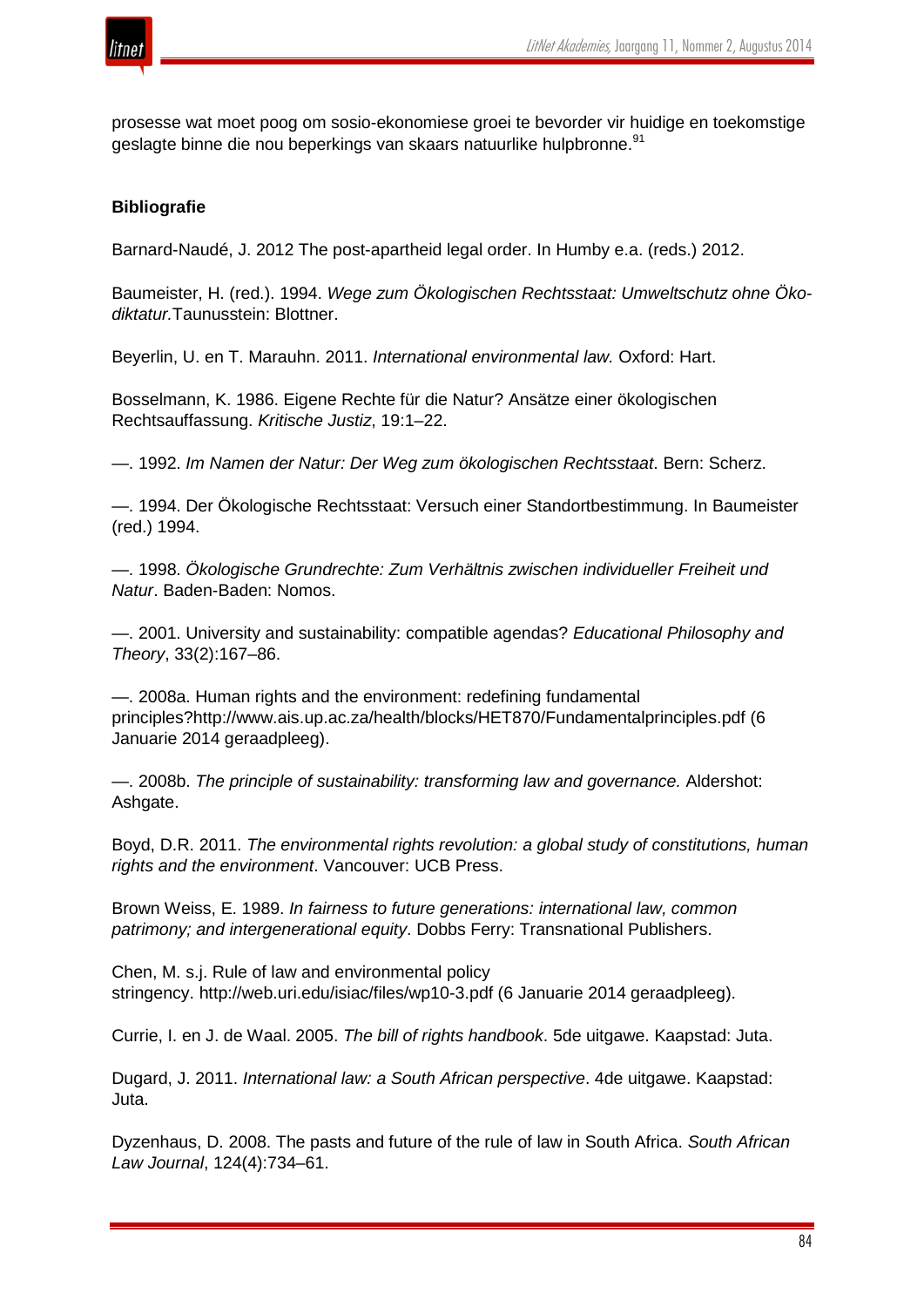

Ferris, R.J. en H. Zhang. 2003. Reaching out to the rule of law: China's continuing efforts to develop a more effective environmental law regime. *William and Mary Bill of Rights Journal*, 11:570–602.

Fitzmaurice, M., Ong, D.M. en Merkouris, P. (reds.). 2010. *Research handbook on international environmental law*. Cheltenham: Edward Elgar.

Galizzi, P. en A. Herklotz. 2010. Environment and development: friends or foes in the 21st century? In Fitzmaurice e.a. (reds.) 2010.

Humby, T. en Kotzé, L. (reds.). 2012. *Introduction to law and legal skills in South Africa*. Kaapstad: Oxford University Press.

International Court of Justice. 1997. Case concerning Gabckovo-Nagymaros Project (Hungary/Slovakia): Summary of the judgment of 25 September 1997. http://www.icjcij.org/docket/index.php?sum=483&code=hs&p1=3&p2=3&case= 92&k=8d&p3=5 (6 Januarie 2014 geraadpleeg).

Kidd, M. 2011. *Environmental law*. 2de uitgawe. Kaapstad: Juta.

Kotzé, L.J. 2012. Arguing global environmental constitutionalism. *Transnational Environmental Law,* 1(1):199–233.

—. 2013. Sustainable development and the rule of law for nature: a constitutional reading. In Voigt (red.) 2013.

—. 2014. Sustainable development and transformative environmental constitutionalism. Voordrag gelewer tydens kongres: Global environmental constitutionalism, Widener Law School, Philadelphia, 11 April 2014. Volledige voordrag op rekord by die outeur en beskikbaar op versoek.

Kotzé, L.J. en A. du Plessis. 2011. Some brief observations on fifteen years of environmental rights jurisprudence in South Africa. *Journal of Court Innovation*, 3(1):101–20.

Liebenberg, S. 2010. Socio-economic rights adjudication under a transformative constitution. Cape Town: Juta.

MacCormick, N. 1984. Der Rechtsstaat und die rule of law. *Juristen Zeitung*, 39:65–70.

Neumayer, E. 2013. *Weak versus strong sustainability: exploring the limits of the two opposing paradigms*. Cheltenham: Edward Elgar.

Peters, A. 2006. The constitutionalist reconstruction of international law: pros and cons.http://phase1.nccrtrade.org/images/stories/publications/IP1/Pro and con constitutionalization final.pdf (6 Januarie 2014 geraadpleeg).

Richardson, B.J. 2011. A damp squib: environmental law from a human evolutionary perspective.http://ssrn.com/abstract=1760043 (6 Januarie 2014 geraadpleeg).

Robin, L. en W. Steffen. 2007. History for the Anthropocene. *History Compass*, 5(5):1694– 719.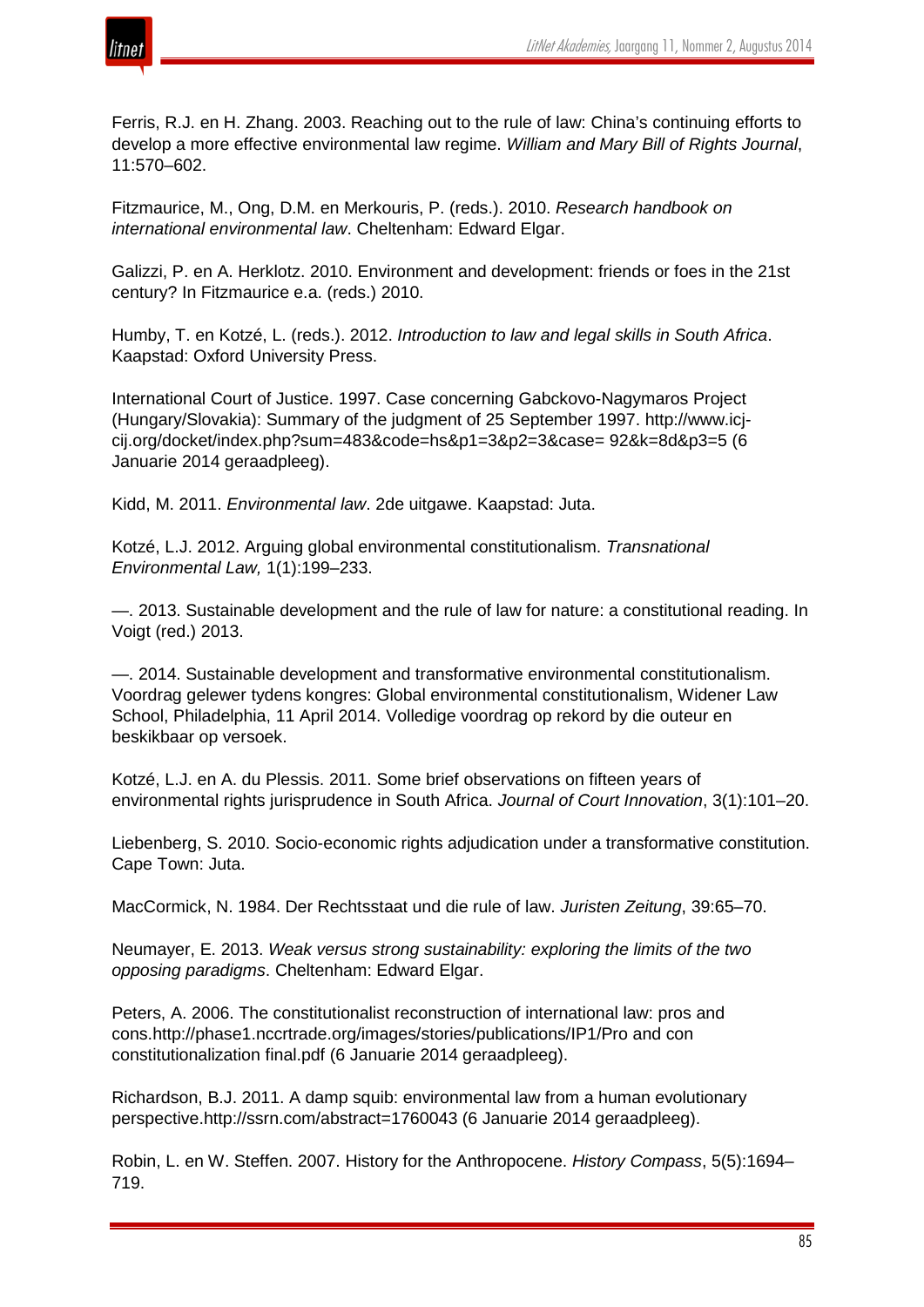

Rosenfeld, M. 2001. The rule of law and the legitimacy of constitutional democracy. *Southern California Law Review*, 74:1307–52.

Steurer, R. en R. Trattnig. 2010. Nachhaltigkeit regieren: eine Einleitung im Wissenschaft-Praxis Dialog. In Steurer en Trattnig (reds.) 2010.

Steurer, R. en R. Trattnig (reds.). 2010. *Nachhaltigkeit regieren: Eine Bilanz zu Governance-Prinzipien und -Praktiken*. München: Oekom.

Tarlock, A.D. 2000. The future of environmental "rule of law" litigation. *Pace Environmental Law Review*, 17:237–72.

Tatel, D.S. 2010. The administrative process and the rule of environmental law. *Harvard Environmental Law Review*, 34(1):1–8.

Voigt, C. (red.). 2013. *Rule of law for nature: new dimensions and ideas in environmental Law.* Cambridge: Cambridge University Press.

# **Eindnotas**

\* Hierdie artikel is 'n vertaalde en volledig bygewerkte weergawe van 'n hoofstuk getiteld "Sustainable development and the rule of law for nature: a constitutional reading" wat in Voigt (red.) (2013) verskyn het. My dank aan die eksterne evalueerders en aan proff. Loretta Feris (Universiteit Kaapstad) en Francois Venter en Anél du Plessis (Noordwes-Universiteit) vir hulle kommentaar op 'n vroeëre weergawe, asook aan Tom McLachlan vir sy hulp met die vertaling en die taalkundige versorging. Alle menings hierin en moontlike foute is my eie.

<sup>1</sup> Sien in die algemeen Beyerlin en Marauhn (2011:73–84). Met hierdie koppelvlak bedoel ek daardie "ruimte" waar die mens met niemenslike entiteite (in dié konteks merendeels natuurlike) omgaan.

<sup>2</sup> Robin en Steffen (2007:1695).

<sup>3</sup> Richardson (2011).

- <sup>4</sup> Sien in die algemeen Bosselmann (2008b).
- <sup>5</sup> Steurer en Trattnigg (2010:15).
- <sup>6</sup> Beyerlin en Marauhn (2011:76).
- $<sup>7</sup>$  Bosselmann (1986:1).</sup>
- $8$  Bosselmann (2001:167); Neumayer (2013).
- $9$  Bosselmann (1986:7).
- $10$  Bosselmann (2008a).
- $11$  Sien in die algemeen Kidd (2011).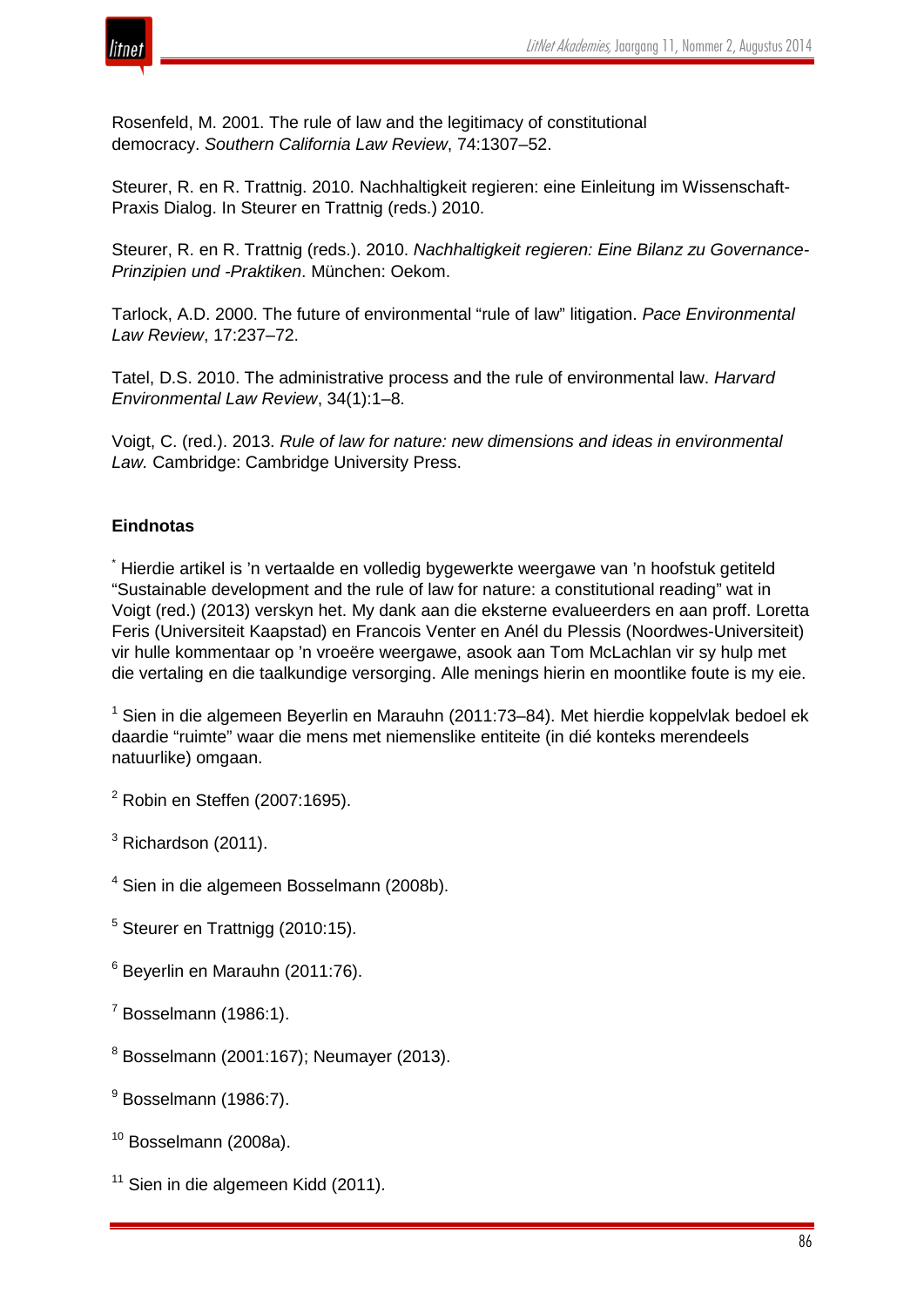

Kotzé en Du Plessis (2011:101-20).

Kotzé (2014).

Tarlock (2000:247).

Rosenfeld (2001:1307).

Rosenfeld (2001:1309).

<sup>17</sup> MacCormick (1984:65). Ander weer druk hierdie onderskeid soos volg uit: "Whereas the [Anglo] American conception of the rule of law is rooted in a somewhat antagonistic relationship between the state and the rule of law […] its German counterpart is squarely predicated on a veritable symbiosis between the law and the state" (Rosenfeld 2001:1319).

Currie en De Waal (2005:10).

Tarlock (2000:248).

Barnard-Naudé (2012:27).

Currie en De Waal (2005:11).

<sup>22</sup> Tarlock (2000:248).

Barnard-Naudé (2012:27).

 Rosenfeld (2001:1309). *État de droit* in die Franse konteks is 'n voorbeeld van die manifestasie van die oppergesag van die reg wat ten doel het om fundamentele regte te beskerm eerder as wat dit tot voordeel van die owerheid werk.

Dyzenhaus (2008:735).

Dyzenhaus (2008:736).

Currie en De Waal (2005:7).

<sup>28</sup> Art. 1 van die Grondwet.

Art. 7(2) van die Grondwet.

Currie en De Waal (2005:7).

Currie en De Waal (2005:7–8). My beklemtoning.

Dyzenhaus (2008:738).

Currie en De Waal (2005:11–2).

Tarlock (2000:244).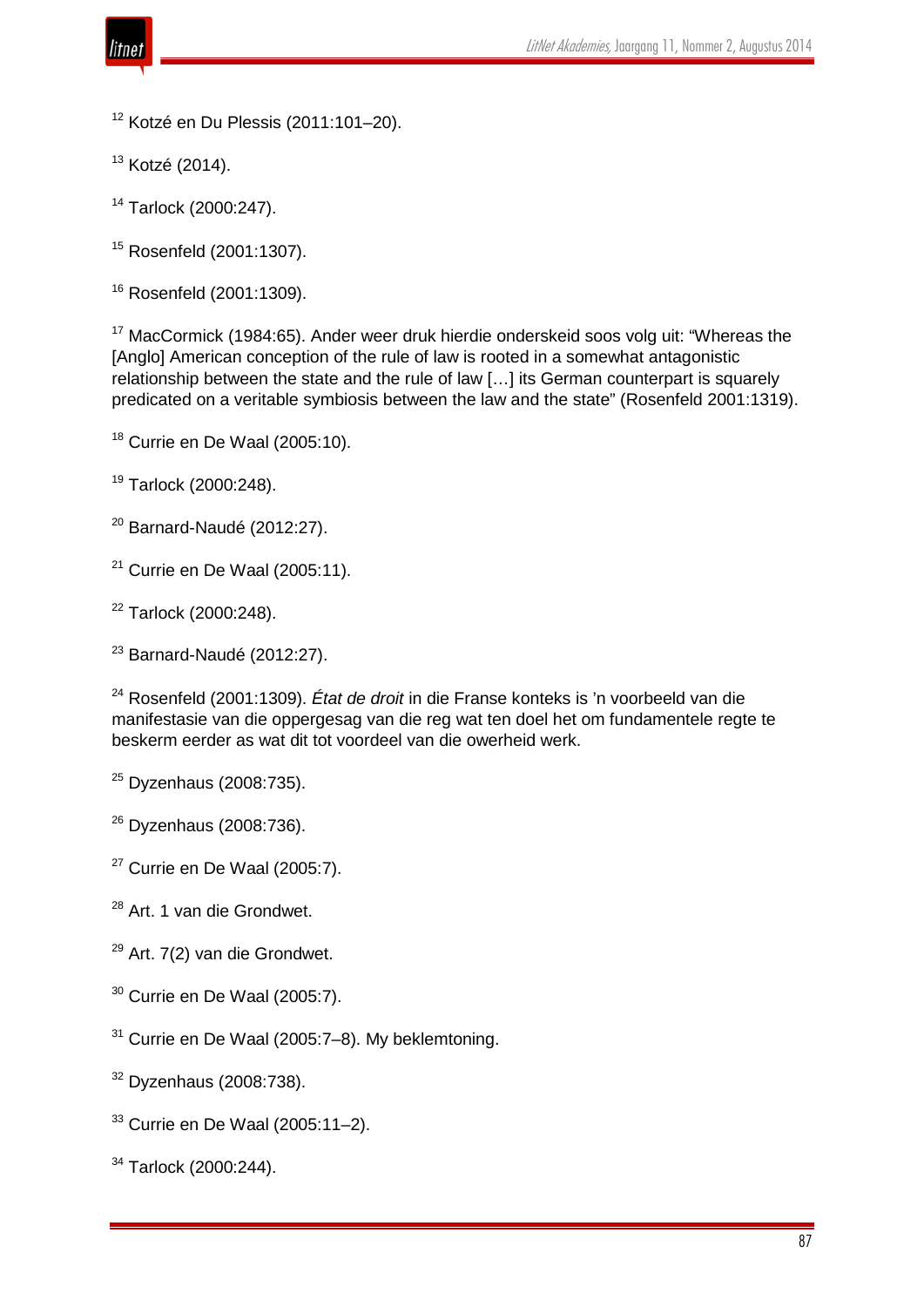

<sup>35</sup> Tarlock (2000:241).

<sup>36</sup> Ferris en Zhang (2003:570–602).

 $37$  Tatel (2010:1-8).

 $38$  Chen (s.j).

<sup>39</sup> Hierdie regte vind uitvoerige uitdrukking in wetgewing, nl. die Bevordering van Toegang tot Inligtingwet 2 van 2000 (gelees saam met art. 32 van die Wet op Nasionale Omgewingsbestuur 107 van 1998, wat selfs die moontlikheid skep om namens die omgewing die howe te nader), en die Wet op die Bevordering van Administratiewe Geregtigheid 3 van 2000.

<sup>40</sup> In *Director: Mineral Development, Gauteng Region and Sasol Mining (Pty) Ltd v Save the Vaal Environment*1999 2 SA 709 (HHA) 719 stel die hof dit duidelik dat grondwetlike beskerming van die omgewing, en meer spesifiek die verskansing van die reg op die omgewing in art. 24 as 'n fundamentele beregbare reg, beteken dat daar behoorlike respek, erkenning en oorweging aan die omgewing geskenk moet word in administratiewe prosesse van die land, wat by implikasie alle owerheidsbesluitnemingsprosesse insluit. Dit is dus 'n voorbeeld van die wyse waarop die oppergesag van die reg op die omgewing in die prosedurele konteks kan manifesteer.

<sup>41</sup> Peters (2006:3).

<sup>42</sup> Kotzé (2012*:*199–233).

<sup>43</sup> Bosselmann (1992:190).

<sup>44</sup> *Ibid*; Bosselmann (1994:53–69).

<sup>45</sup> Sien ook die bespreking in die eerste afdeling van hierdie artikel.

<sup>46</sup> Sien oor die algemeen Boyd (2011).

<sup>47</sup> Bosselmann (1998:49) verduidelik dat omgewingsbeskerming vandag grondwetlike status verdien en tot die moderne versameling van owerheidsoogmerke en funksies behoort: "Niemand würde heute bezweifeln, daß dem Umweltschutz Verfassungsrang gebührt und in den Katalog moderner Staatsziele und Staatsaufgaben gehört."

<sup>48</sup> Brown Weiss (1989:50–86).

<sup>49</sup> Kotzé (2012:210).

 $50$  Art. 7(1).

<sup>51</sup> *Ibid*.

 $52$  Sien in die algemeen Boyd (2011).

<sup>53</sup> Art. 24. My beklemtoning.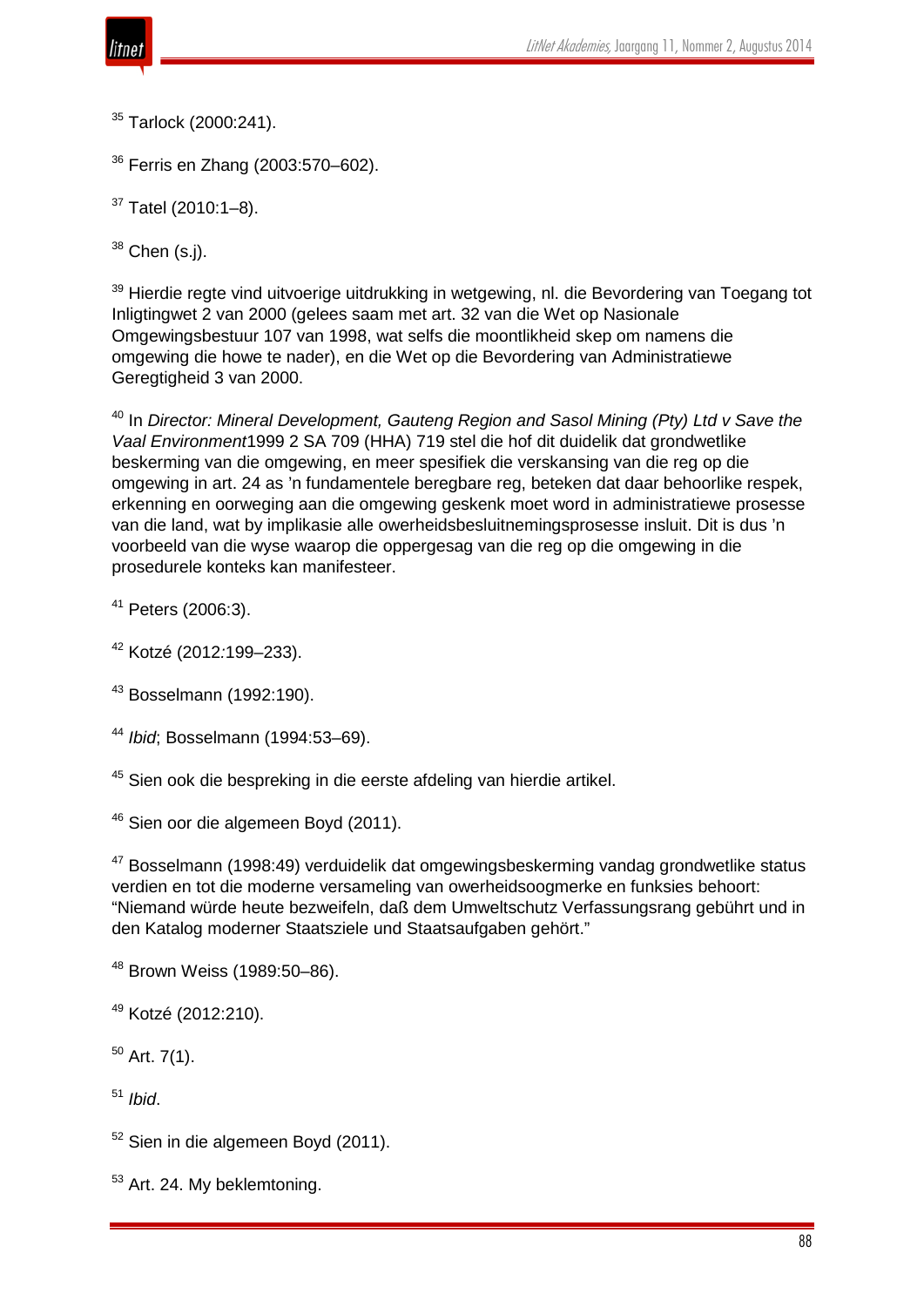

<sup>54</sup> Liebenberg (2010:84–5).

<sup>55</sup> Sien by. artt. 9 (gelykheid), 10 (menswaardigheid), 11 (lewe), 26 (behuising), 27 (toegang tot water), 32 (toegang tot inligting), 33 (administratiewe geregtigheid), 34 (toegang tot howe) en 38 (afdwinging van regte).

<sup>56</sup> Sien die aanhef van die WNOB.

 $57$  Art. 1.

<sup>58</sup> Sien o.a. Fitzmaurice e.a. (reds.) (2010:203–61).

<sup>59</sup> Sien ook Dugard (2011:42–80); Currie en De Waal (2005:145–62).

<sup>60</sup> Art. 39 van die Grondwet. Hoofstuk 6 van die WNOB maak spesifiek voorsiening vir die inkorporasie van internasionale omgewingsregverdrae in die Suid-Afrikaanse reg.

<sup>61</sup> *S v Makwanyane* 1995 3 SA 391 (KH) 413–4.

<sup>62</sup> Sien die bespreking hier bo.

 $63$  2004 5 SA 124 (W).

<sup>64</sup> Par. 125C–D.

<sup>65</sup> Par. 143C–D. My beklemtoning.

<sup>66</sup> Par. 143G–I.

<sup>67</sup> Par. 144A–D. My beklemtoning.

 $68$  2007 6 SA 4 (KH).

<sup>69</sup> Par. 1.

 $70$  Par. 4.

 $71$  Par. 41.

 $72$  Par. 44. Hierdie siening is deur Sachs R (parr. 109–19) bevestig in sy afwykende uitspraak.

<sup>73</sup> Par. 46.

<sup>74</sup> Sien vir 'n algemene bespreking van die bydraes wat hierdie konferensies en hul meegaande verklarings gelewer het tot die ontwikkeling van internasionale omgewingsreg, en meer spesifiek volhoubare ontwikkeling, Galizzi en Herklotz (2010:69-99).

<sup>75</sup> Parr. 46–50.